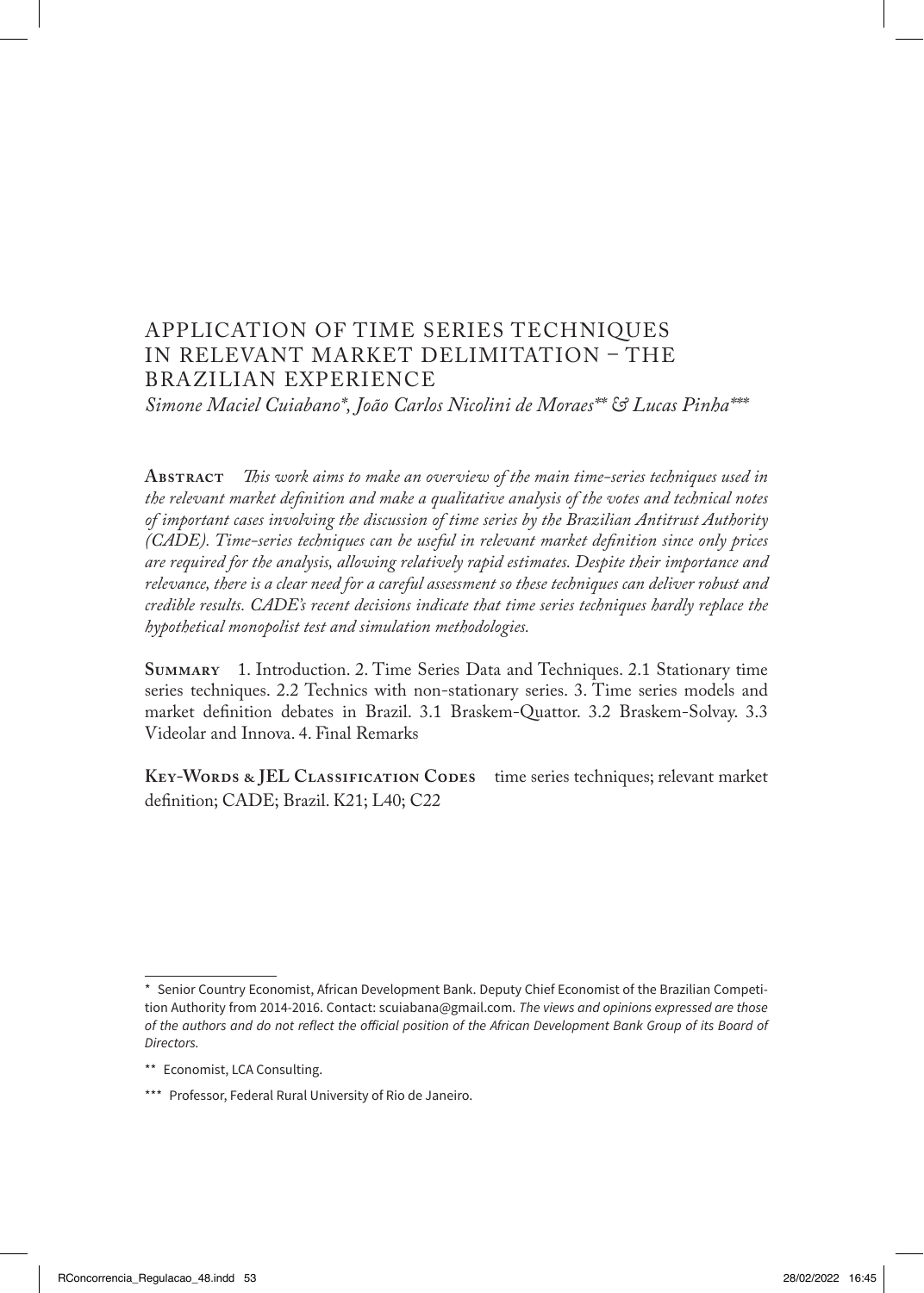### **1. INTRODUCTION**

A key question for merger analysis, recommended by the reviewed Horizontal Merger Guidelines<sup>1</sup> of the Brazilian Competition Authority (CADE) and other jurisdictions, is the relevant market delimitation. It is the unit of analysis to assess the consequences of anti-competitive practices. In other words, it defines the frontier of competition between firms in both geographic and product aspects. Its incorrect delimitation can compromise the estimates of the consequences of a merger/acquisition. For example, a very narrow definition would likely result in overestimated market shares. On the other hand, a very broad definition includes local products that should not be considered in the relevant market, underestimating market shares and possible merger effects.

Distinct methodologies are used to delineate relevant markets. For example, the Department of Economic Studies (DEE) of CADE emphasizes the importance of the Hypothetical Monopolist Test (TMH). In TMH, the relevant market is defined as the smallest group of products and the smallest geographic area necessary for an alleged monopolist to impose a small but significant and non-transitory price increase. Besides TMH, DEE also highlights other methods, including the diversion ratio (consider the degree of substitution or competition between two or more products), the shipment test (considering the significant volume of trade), event studies, and qualitative research2.

The application of time series techniques can be useful in this process, provided they are well applied. The main advantage of these techniques is that only price series are necessary, allowing for relatively quick and useful estimations. This work aims to look at the main time series techniques and make a qualitative analysis of three recent cases involving its application in Brazil. Despite its importance, it is clear the necessity for a careful evaluation of the assumptions used in the models.

The work is divided as follows: the second section resumes the main characteristics of the time series in the context of econometrics; the third section presents the main time series techniques used in the antitrust analysis in

<sup>1</sup> CADE's new Horizontal Mergers Guidelines was published in July 2016. Despite its recognition for the relevant market analysis, it also highlights the importance of simulations and counterfactuals, for instance, which may assess the impacts of a merger without necessarily having to stress a specific market.

<sup>2</sup> Some concrete cases of mergers in Brazil and its respective methodologies are described in "Delimitação de Mercado Relevante – Versão pública" (in Portuguese). Available at http://www.Cade.gov.br/acesso-a-informacao/publicacoes-institucionais/dee-publicacoes- anexos/delimitacao\_de\_mercado\_relevante.pdf.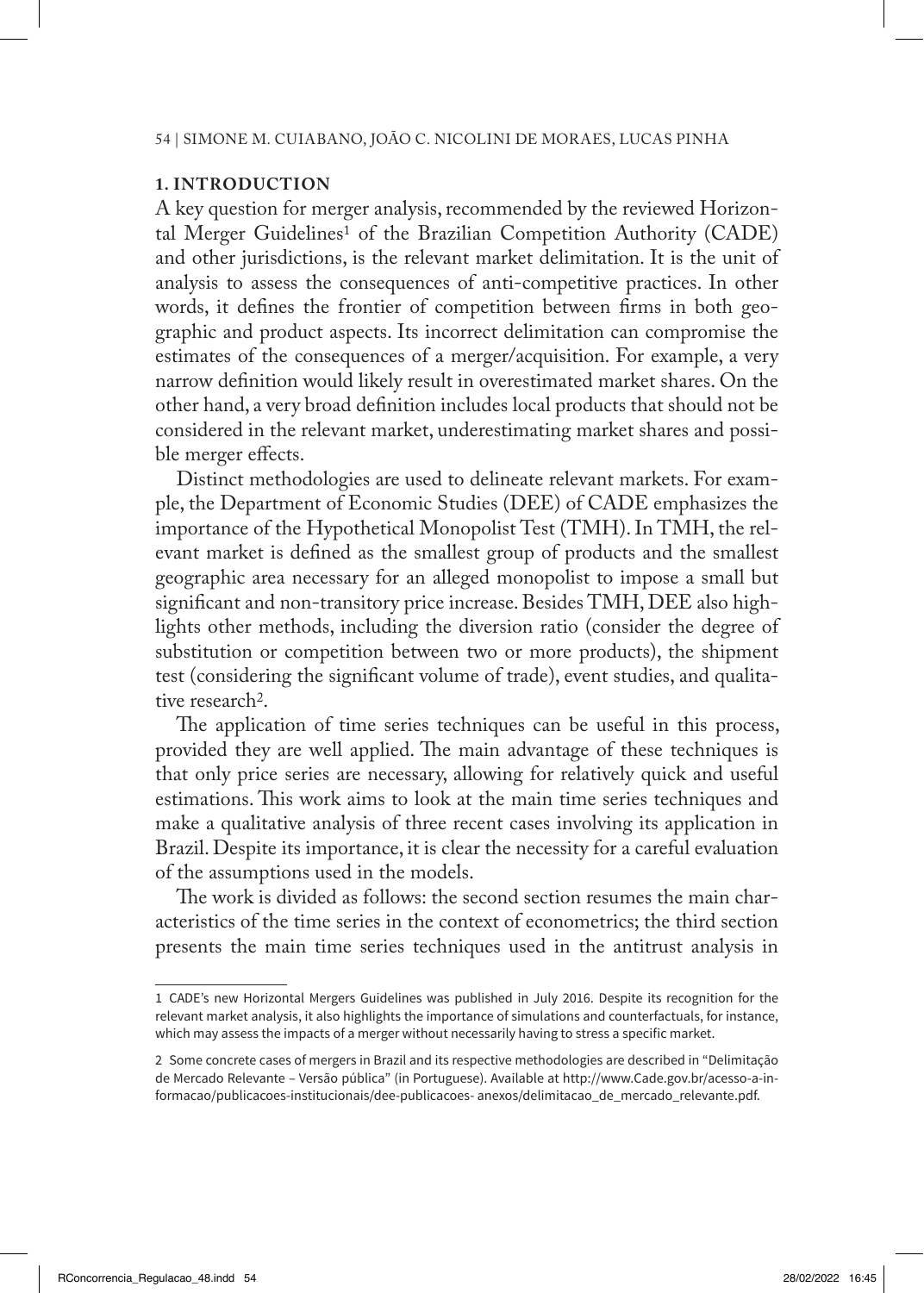Brazil; the fourth section presents three cases of concentration judged by CADE in which time series techniques played a central role; the fifth section contains final comments and briefly discusses the main limitations concerning these techniques.

#### **2. TIME SERIES DATA AND TECHNIQUES**

Wooldrigde (2002) assumes that econometrics is based on developing statistical methods for estimating economic relations, testing theories, and valuing public and private sector policies. Thus, econometrics is a broad definition covering several methodologies that have been developed over time. However, it is possible to distinguish three groups based on data characteristics in the econometric models: cross-section, time series, and panel data. An econometric model in cross-section occurs when all the variables related to the units of analysis are the same period, such as National Surveys of Household Sample, and each unit of analysis constitutes one observation. On the other hand, time series are data where the unit of analysis is monitored over time, so the number of observations is equal to the time in the sample, such as the evolution of the nominal interest in the last ten years. Finally, a panel is a junction of both: several units of analysis are tracked for a period. In this way, the observations vary according to time and the unit of analysis.

Each of the groups has its characteristics. For example, time-series models study the dynamics or temporal structure of data through models capable of interpreting, predicting, and testing data-related hypotheses. According to Enders (2009), time series analysis focuses on the relationship between a variable of interest and its lagged values, other explanatory variables, and random components.

Some concepts are fundamental for the analysis of time series. First, observations result from stochastic processes; each value obtained in time embodies a random process. Hence comes the term "stationary." Stationary time series are realizations of stationary stochastic processes in which the probabilistic characteristics are not changed over time. Time series must be stationary, so their estimates and forecasts are possible.

Bueno (2008) describes two forms of stationarity. First, a time series is strictly stationary if its joint distribution function over time is invariant. Strict stationarity is a difficult concept to check in practice because it is very restrictive. For this reason, the most usual is to work with the definition of weak stationarity. Second, a time series is weakly stationary if its mean, variance,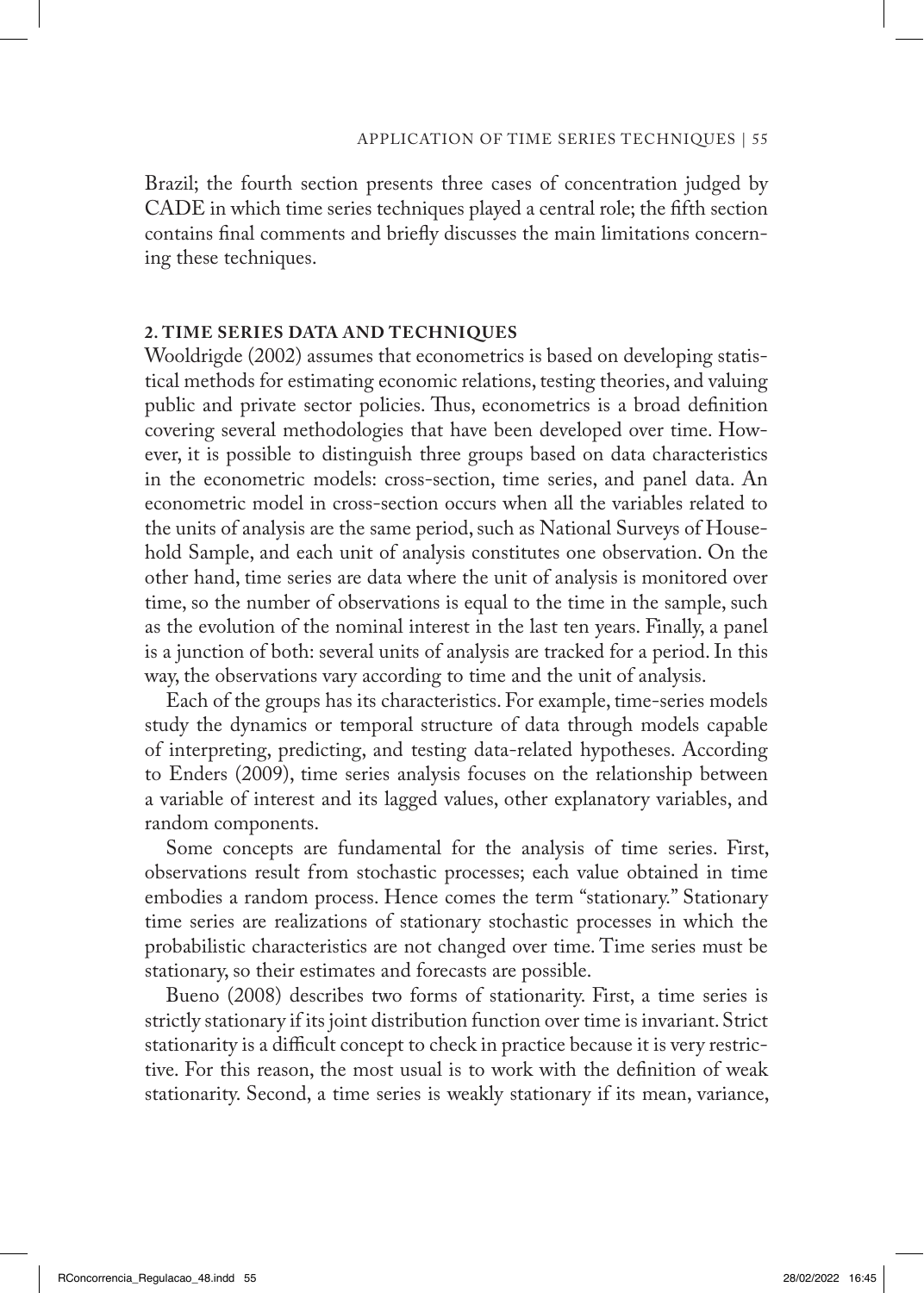and covariance are constant in time. The verification of the stationarity condition is usually done through unit root tests. In general, these tests aim to understand if a series behaves like a random walk. Several tests were proposed in the literature, including Dickey-Fuller, augmented Dickey-Fuller, Phillips-Perron, and KPSS.

Stationarity is a fundamental condition for the analysis of univariate and multivariate series. A univariate model is based on a single data series, and forecasts are modeled as a function of random shocks – moving averages (MA) – and lagged autoregressive (AR) values. However, univariate models are not used to delineate relevant markets precisely because the idea is to verify the degree of integration among different products and locations, resulting in more than one dataset. In mergers analysis, we usually work with multivariate models, which consist of analyzing two or more series and concluding whether they belong to the same relevant market. The following are the main methods applied in this type of analysis. First, we separate the appropriate techniques for when series are stationary or non-stationary.

### **2.1. Stationary time series techniques**

#### *a. Simple and partial correlation*

Correlation is a widespread concept in statistics is discussed in different jurisdictions on their role in delineating relevant markets. The simple correlation between two variables, x, and y, expresses how they move together, both in direction and strength. The correlation coefficient, belonging to the interval [-1,1], indicates a perfect negative relation at the lower end and a perfect positive association at the upper end. Intuitively, a relevant market (geographic or product) tends to present a high correlation between prices due to arbitrage. For example, if there is a price increase in a relevant market in one region, consumers might prefer to buy from another region, reducing the price in the first one and raising it in the second. In the same way, suppliers will sell their products in the region where the price is higher, resulting in the equalization of prices over time.

Two major caveats to be stressed regarding correlation analysis: the first is that the series must be stationary. Otherwise, there will be a high probability of obtaining spurious correlations. This problem occurs when a high coefficient of correlation is obtained without any theoretical or logical reasons. Second, statistically, the problem is related to the behavior of the series: a non-stationary series varies in time in its first three moments (mean, variance,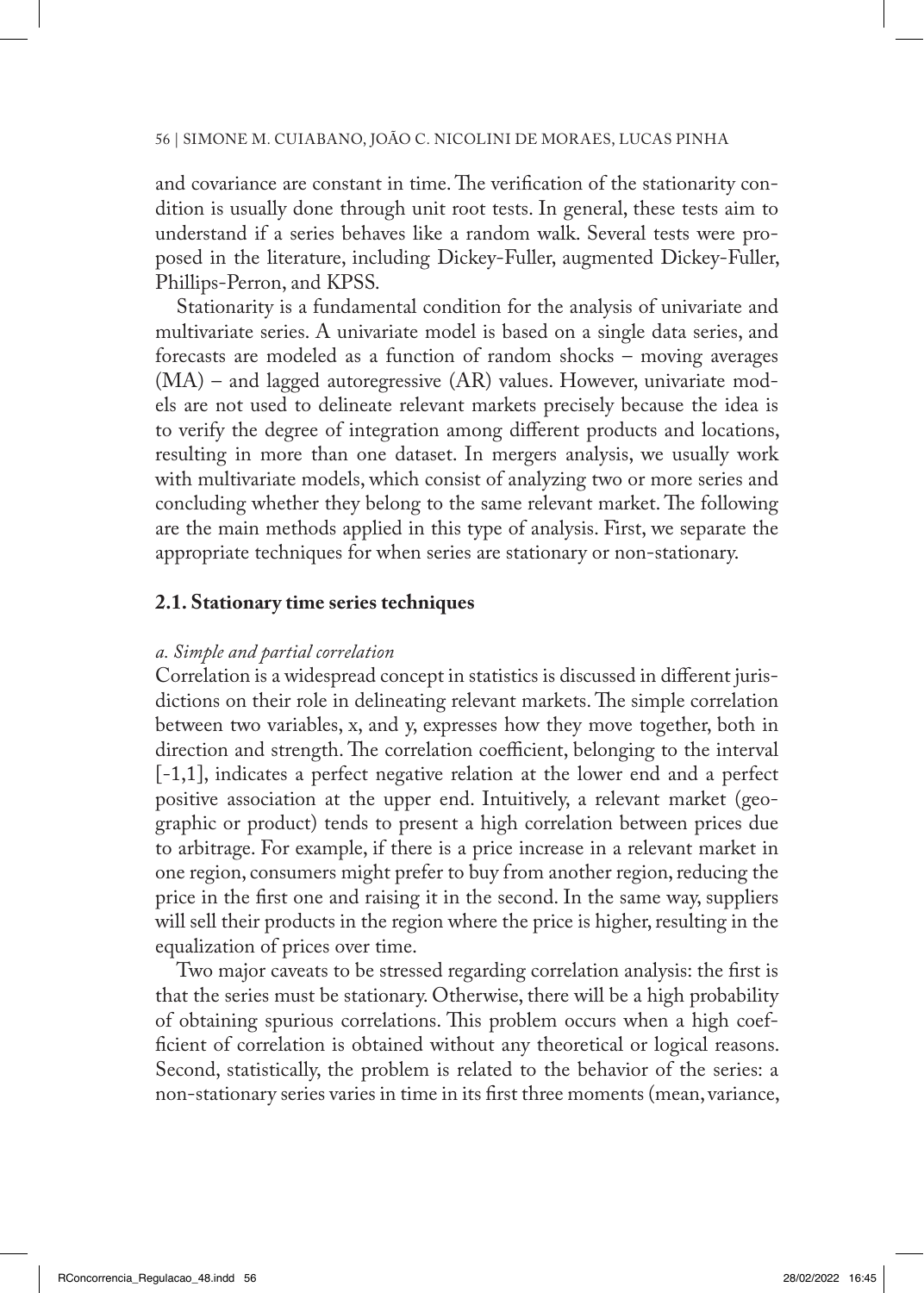and covariance) and presents a random walk behavior. According to Forni (2004), this implies that the long-term forecasts of the series are not equal to the mean, and the variance tends to grow unlimited. Therefore, a high degree of correlation between two series would be a statistical coincidence, not a causal co-movement relationship over time.

The second one is about the impact of other factors on the time series. Suppose the goal is to delineate the relevant gasoline market in a city with two gas stations. Each of them determines its prices (assuming no collusion) and presents its time series for the price of gasoline. However, the government decides to raise a tax on the commercialization of gasoline so that prices will be high in both stations without a direct or causal relationship between them. As a result, the correlation between prices will have increased due to an external shock. Ideally, external factors should be removed from the correlation analysis so that the market is defined only by the actions of consumers and suppliers through integration and arbitration. As defined by Haldrup (2003), the partial correlation would be the correlation between adjusted price series without the interference of common external factors.

Another problem pointed out by Davis and Garcés (2010) regarding the use of price correlations in the relevant market delimitation concerns the understanding of the price behavior of two differentiated products. This type of assessment assumes that the determinant of co-movement of prices is primarily consumer behavior, which replaces one product with another. However, other factors are not necessarily related to consumer behavior, which can generate false positives conclusions and spurious correlations.

#### *b. Auto-regressive vectors (VAR)*

VAR models are used to capture the relationship of multiple variables simultaneously, meaning they are treated as endogenous – each one of them influences one another. The series is modeled in terms of the lagged values themselves, constituting vectors of variables and matrices of coefficients to be estimated. In general, a VAR model is defined by its number of lags (order) *p* and *k* variables. The number of lags (p) is usually defined by the selection criteria based on the maximum likelihood function, such as the Akaike and Schwarz method. Therefore, it is important to proceed to autocorrelation tests between the residues to test for the number of lags. The Ljung-Box and Breusch-Godfrey tests are commonly used for this purpose.

Based on VAR models, three types of analyzes are commonly used. The first is the Granger Causality test. Causality is seen as temporal precedence,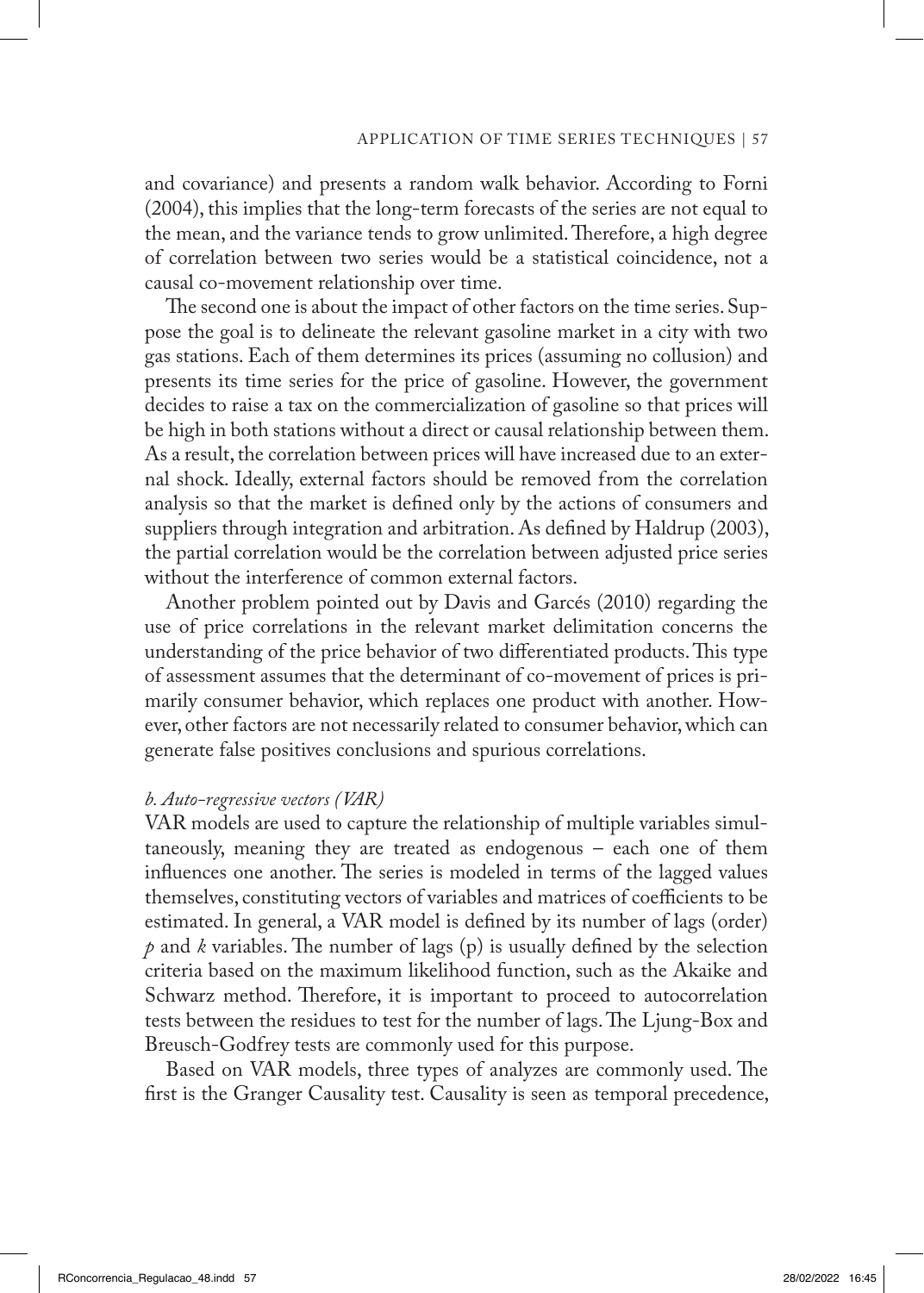meaning that a variable precedes another one (if lagged values are related to the current value of the other variables). The results could point to a one-way Granger causality, a bidirectional causality, or no causality at all. Attesting the presence of Granger's causality in a VAR model could indicate the delineation of relevant markets.

Much of the interest in VAR models are in the residual. If the model is stationary, it is possible to predict how a shock in a lagged variable interacts with the others. For example, for the relevant market delimitation, one can analyze how a shock in the price of one market (or region/product) affects the other, thus indicating that both are in the same relevant market if the model is robust.3 This type of analysis is called the Impulse Response Function.

A third interesting analysis from the VAR is the variance decomposition of the forecast errors. This is used to verify which proportion of the prediction error variance is due to itself or other variables over time. We did not find many applications of this type of analysis in discussing relevant market delimitation, though.

### **2.2. Technics with non-stationary series**

When two or more time series are not stationary, they can cointegrate, i.e., both series may have a long-term relationship. Two or more integrated series of the same order4 are cointegrated if they present a stochastic tendency in common and at least one stationary linear combination. This characteristic is important to relevant market definition since prices of different products and locations following the same path could indicate integration of that markets and, in some sense, that they are part of the same relevant market. According to Forni (2004), economic intuition arises from arbitrage. If products are substitutes both on the demand side and on the supply side, prices will not disperse over time since consumers and producers will choose between them, so the more expensive product may face price reductions, and the cheaper ones face an increase in prices.

Several cointegration tests are proposed in the literature. Following is a brief review of the most commonly used.

<sup>3</sup> As in the correlation example, one variable can impact the other not because they are in the same relevant market but because they were affected by another price movement, such as raise in costs.

<sup>4</sup> Generally, with one unitary root I (1) for most economic data.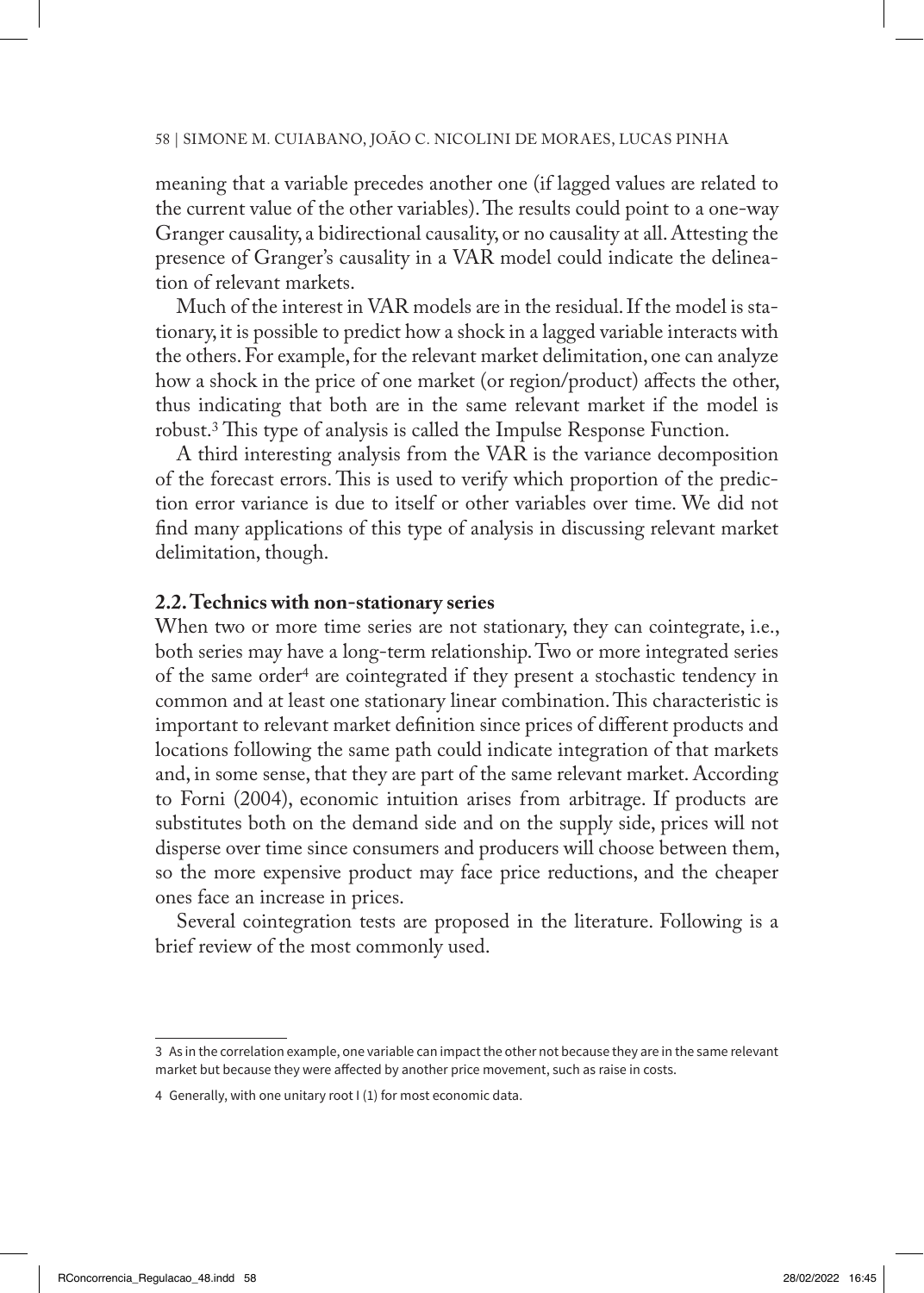#### *a. Engle-Granger*

The test proposed by Engle and Granger (1987) aims to find only one cointegration relation between two or more variables. For example, suppose having two variables, y, and x. The first step is to verify if the series is not stationary and integrated in the same order. If both are integrated of 1 order  $-I(1)$  – the second step is to run an Ordinary Least Squares (OLS) test to estimate their long-term relationship. There is no criterion for determining which variable will be the explanatory one, which will be the dependent one. The analyst must make this definition.

One of the main criticisms related to Engle-Granger methodology relates to the unique cointegrating relation, regardless of the number of variables. In theory, there may be several linear stationary combinations resulting from the existence of several cointegration vectors. If there are k variables, it is possible to exist k-1 linearly independent cointegrating vectors, one cointegration relation each. Another important criticism is the arbitrariness in the definition of the dependent variable and the explanatory variables.

An interesting approach is provided by Forni (2004) regarding this type of test to relevant market delimitation. The author argues that a series I (I) does not necessarily present a constant mean or an increasing variance over time since shocks are permanent. Thus, if the difference between the two series is I (1), both can diverge from each other over time. Otherwise, they walk through time in a common trajectory. Forni (2004) suggests using the increased Dickey-Fuller and KPSS tests to verify the stationarity condition. If there is one unit root, the products do not belong to the same relevant market (and vice-versa).

### *b. Johansen Cointegration Test*

Johansen cointegration test's main advantage compared to Engle-Granger is that it allows multiple cointegrating vectors. In addition, the test is based on a VAR model, so variables are treated as endogenous in a dynamic scenario. Therefore, there is no need to define a priori the dependent variable and the explanatory variables.

A restricted VAR can be used when variables are not level stationary and cointegrated, also known as the error correction model (VECM). The VECM models are widely used in time series, allowing for analyses of impulse response functions and decomposition of forecast error variance. As discussed in the VAR context, these two techniques are good indicators of market integration.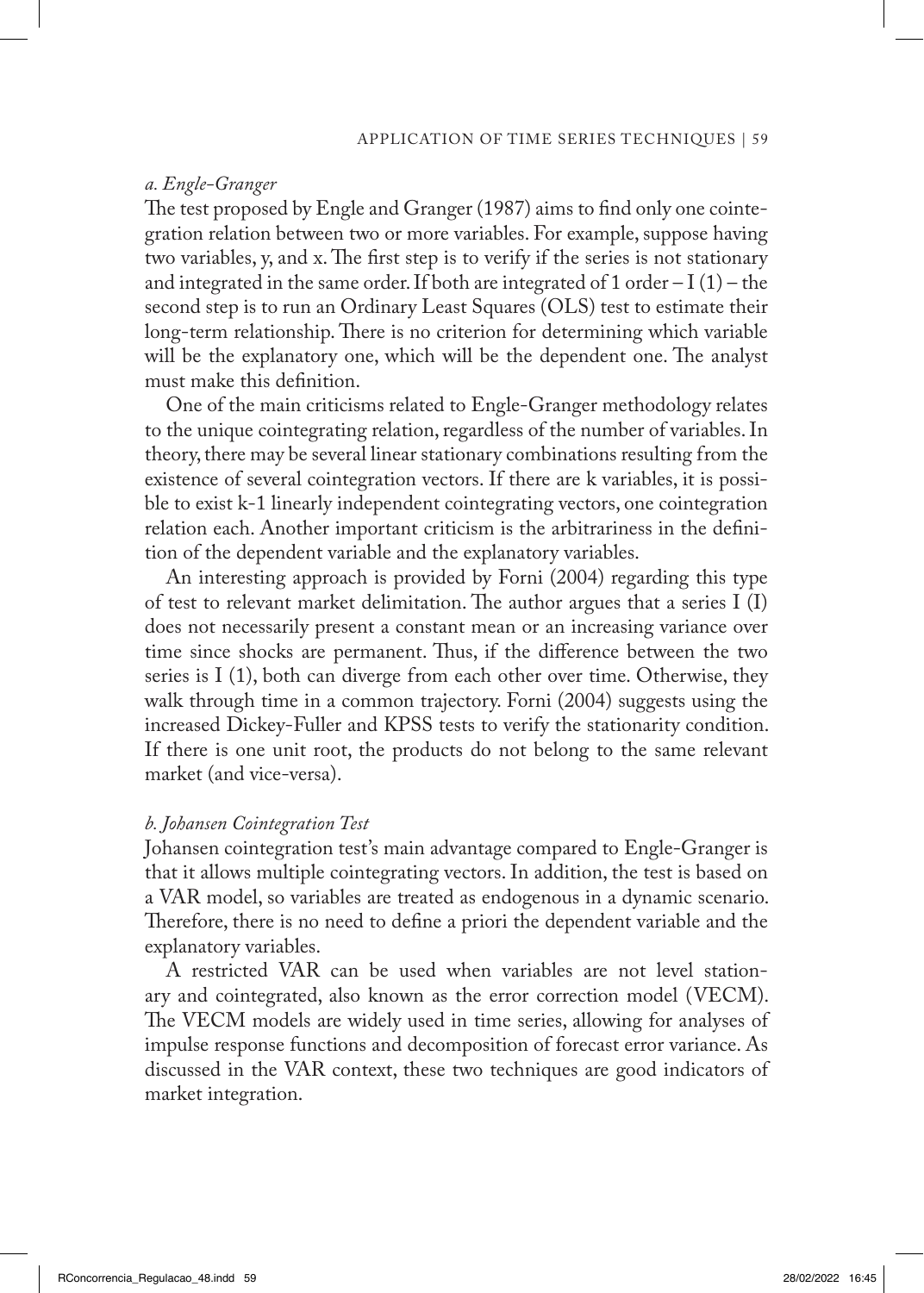Regardless of the number of variables, attesting for the existence of at least one cointegration vector is sufficient to conclude that markets are integrated. For antitrust analysis, this could indicate that distinct markets may behave as parts of the same relevant market since series have the same long-term trajectory and, at least, one linear combination. But, again, a caveat in the application of cointegration tests for relevant market definition is, if the economic theory behind the equation is not well defined, false positives are well possible.

# **3. TIME SERIES MODELS AND MARKET DEFINITION DEBATES IN BRAZIL**

Here we illustrate three cases in which the debate about applying time series to the relevant market definition was used in Brazilian jurisprudence. The first case concerns the merger of Quattor and Braskem in 2010. The second case reports the discussion presented at the proposed acquisition of Solvay by Braskem in 2014; Finally, we present the debate in Innova SA / Videolar SA case, approved with remedies in 2014.

### **3.1. Braskem-Quattor**

### *a. Time-series techniques used by the parties*

In 2010, Braskem, a giant company in Brazil's petrochemical sector, sought CADE's approval for the Quattor acquisition. Both companies produced thermoplastic resins such as polyethylene (PEAD, PEBD, PEBDL<sup>5</sup>) and polypropylene (PP) – so the operation would create a giant monopoly in producing such resins. In addition, assets consolidation would position Braskem as the largest petrochemical company in the Americas. However, the geographical size of this market was the most controversial point since previous jurisprudence generally considered the relevant market as international.<sup>6</sup>

<sup>5</sup> Portuguese acronyms for High-density polyethelene, low-density polyethelene, linear, linear low-density polyethelene.

<sup>6</sup> Decisions in the Merger Acts 08012.005473 / 1997-45; 08012.006452 / 2000-86 and 08012.005799 / 2001-92. CADE considered the relevant geographic market as Mercosur for polyethylene and polypropylene. Merger Act 08012.005598 / 2005-19 assessed the impacts of polyethylenes and polypropylenes market both in international and national relevant markets, because – according to the Commissioner Ricardo Boas Vilias Cueva – it was not possible to reach, "with a high degree of certainty, a conclusive definition of the geographical dimension".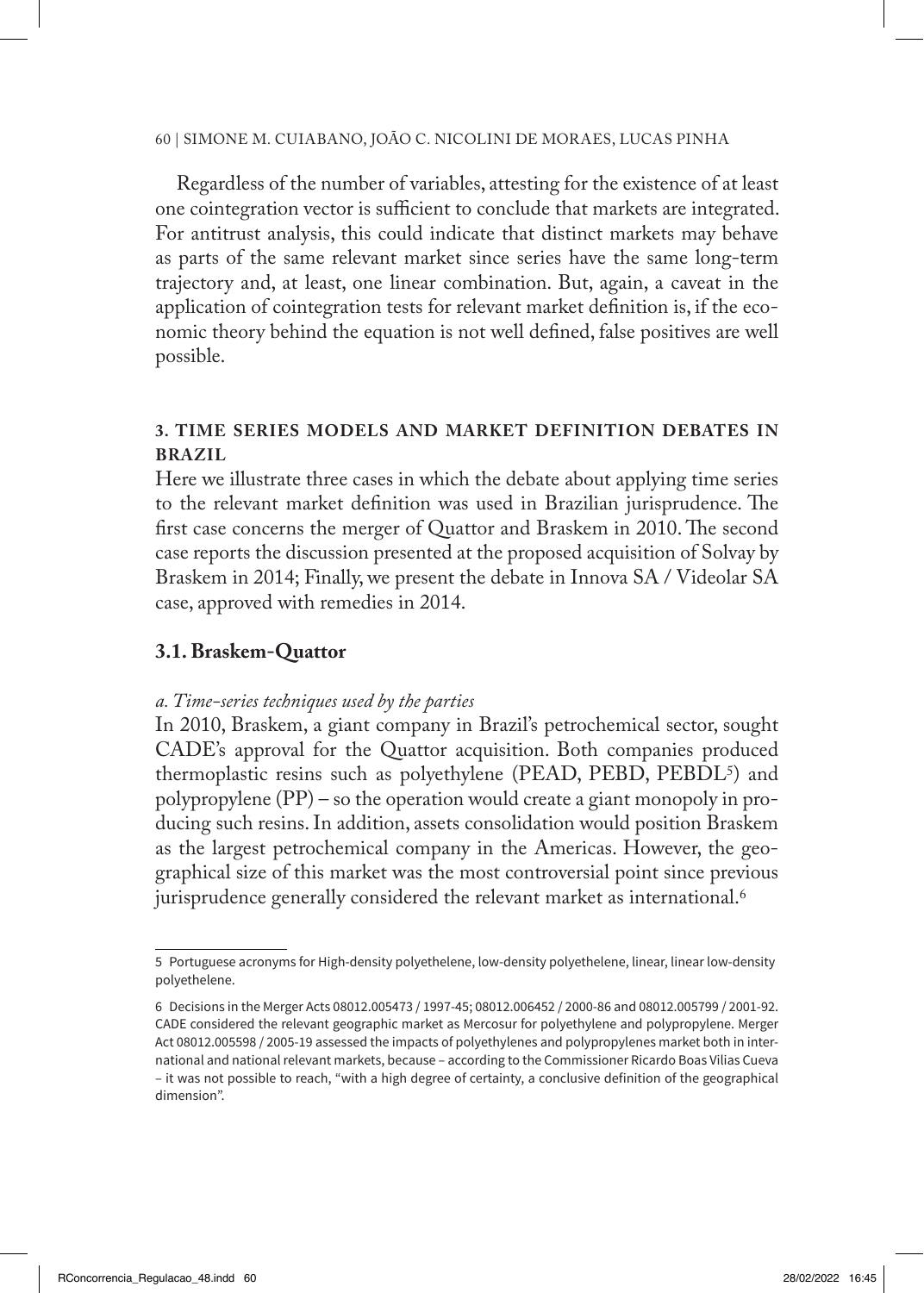The parties presented an economic study to test for the relevant geographic markets.7 Johansen cointegration, VECM, Granger Causality, and Decomposition of Forecast Error Variance were used. The database presented had monthly price information from 2000 to 2010 for the domestic market, international markets, and naphtha (as the cost shifter) for the polyethylene resins PEBD, PEBDL, PEAD, and PP.8

In summary, the study concluded that there was a long-run relationship between prices (i.e., trace and maximum eigenvalue tests showed positive and significant results for cointegration). Table 1 reproduces the results for Johansen trace and eigenvalue tests. Table 2 presents the estimated cointegrating equation, and Table 3 exhibits the VECM model.

|         |                                        | Number of cointegrating vectors |        |                |                  |        |                |
|---------|----------------------------------------|---------------------------------|--------|----------------|------------------|--------|----------------|
| Product | Model choice                           |                                 | Trace  |                | Max. Eingenvalue |        |                |
|         |                                        | None                            | 1      | $\overline{2}$ | None             | 1      | $\overline{2}$ |
| PEBD    | One lag, no intercept,<br>and no trend | 0.0000                          | 0.2088 | 0.8742         | 0.0000           | 0.1538 | 0.8742         |
| PEBDL   | One lag, no intercept,<br>and no trend | 0.0000                          | 0.2038 | 0.8377         | 0.0000           | 0.1511 | 0.8377         |
| PEAD    | One lag, no intercept,<br>and no trend | 0.0000                          | 0.2963 | 0.9309         | 0.0000           | 0.2255 | 0.9309         |
| PP      | One lag, no intercept,<br>and no trend | 0.0000                          | 0.4131 | 0.8418         | 0.0000           | 0.3349 | 0.8418         |

#### **Table 1. Johansen cointegration – trace and maximum eigenvalue**

P-values by Mackinnon-Haug-Michelis (1999). Endogenous variables: national GDP, world GDP, NAFTA NW Europe CIF. Source: Braskem/ Consultoria Tendências.

<sup>7</sup> Merger act No. 08012.001205/2010-65.

<sup>8</sup> PEBD: low density polyethylene; PEBDL: linear low-density polyethylene; PEAD: high density polyethylene; PP: polypropylene.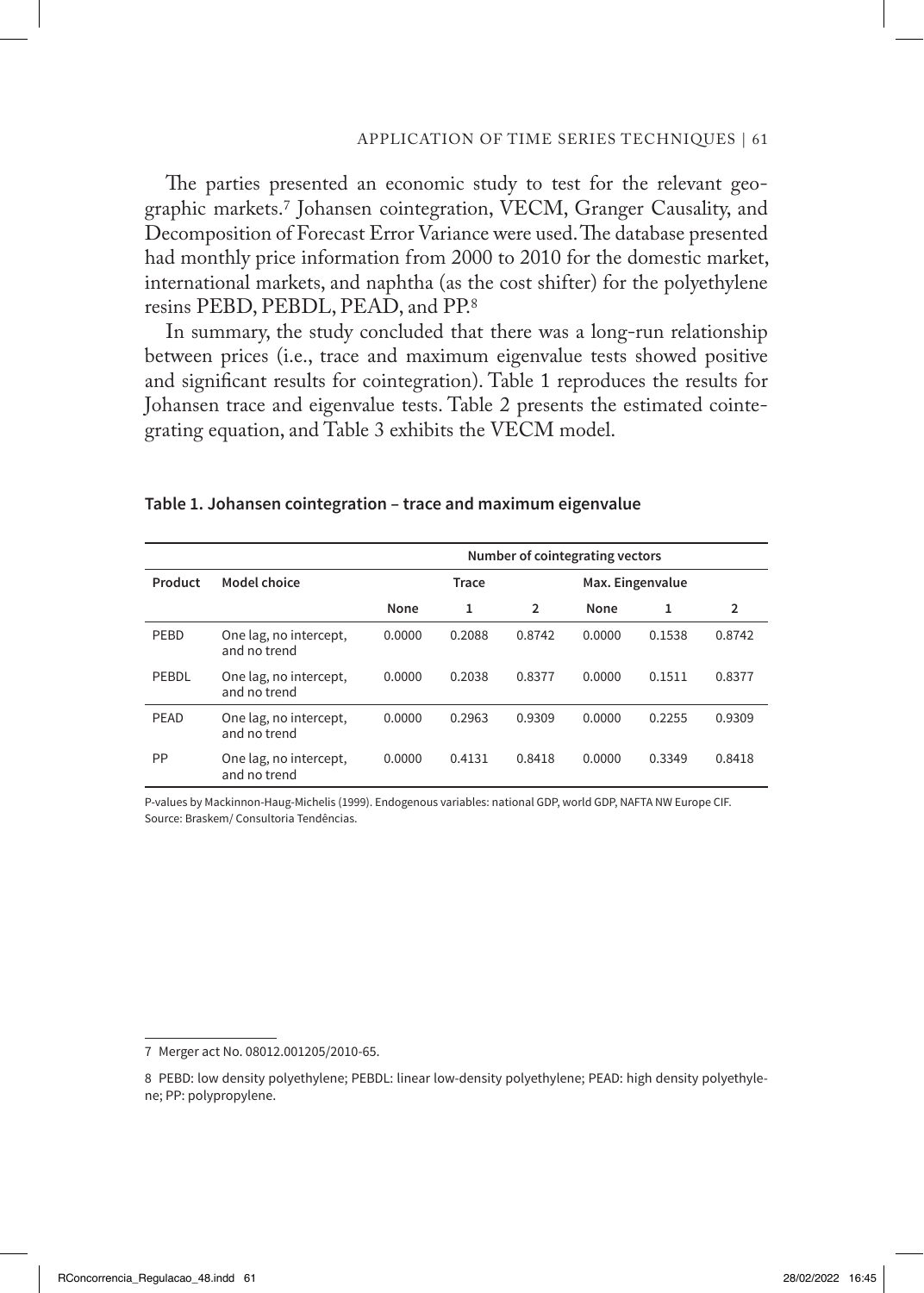| Cointegration        | PEBD         | PEBDL        | <b>PEAD</b>  | PP            |
|----------------------|--------------|--------------|--------------|---------------|
| Domestic market (-1) | 1.000000     | 1.000000     | 1.000000     | 1.000000      |
| Foreign market (-1)  | $-0.806902$  | $-0.981948$  | $-0.950488$  | $-0.718256$   |
|                      | (0.06772)    | (0.07072)    | (0.06754)    | (0.09203)     |
|                      | $[-11.9155]$ | $[-13.8841]$ | $[-14.0730]$ | $[-7.804336]$ |
| Nafta Europe (-1)    | $-0.655702$  | $-0.252285$  | $-0.383822$  | $-1.053653$   |
|                      | (0.20779)    | (0.20298)    | (0.19393)    | (0.26457)     |
|                      | $[-3.15564]$ | $[-1.24289]$ | $[-1.97916]$ | $[-3.98258]$  |

#### **Table 2. Cointegrating vector estimations**

Endogenous variables: NAFTA NW Europe CIF, world GDP, and Brazilian GDP. Deviations (), *t* statistics []. Source: Braskem/ Consultoria Tendências.

#### **Table 3. VECM**

|           | D. (Domestic market) | D. (Foreign market) | D. (NaftaNWCIF) |
|-----------|----------------------|---------------------|-----------------|
| CointEq1  | $-0.259191$          | 0.011968            | 0.015826        |
| PEBD      | (0.03748)            | (0.07466)           | (0.03748)       |
|           | $[-6.91482]$         | [0.16030]           | [0.44554]       |
| CointEq1  | $-0.259132$          | 0.065418            | 0.026500        |
| PEBDL     | (0.03598)            | (0.07073)           | (0.03598)       |
|           | $[-7.20122]$         | [0.92491]           | [0.69629]       |
| CointEg1  | $-0.296703$          | 0.075192            | 0.025346        |
| PEAD      | (0.03994)            | (0.06842)           | (0.03727)       |
|           | $[-7.42812]$         | [1.09903]           | [0.68013]       |
| CointEq1  | $-0.203034$          | $-0.037785$         | 0.010575        |
| <b>PP</b> | (0.03090)            | (0.06393)           | (0.03090)       |
|           | $[-6.57140]$         | $[-0.59107]$        | [0.32813]       |

Deviations (), *t* statistics []. Source: Braskem/ Consultoria Tendências. Note: adjusted coefficients are significant considering only the results for the domestic market, being a piece of evidence for integration between domestic and foreign prices.

The presented study also tested for the direction of causality, concluding that international prices caused home prices, despite the common control value (naphtha). Regarding the choice of ordering foreign price and the naphtha price to the domestic one (the exogeneity order of variables),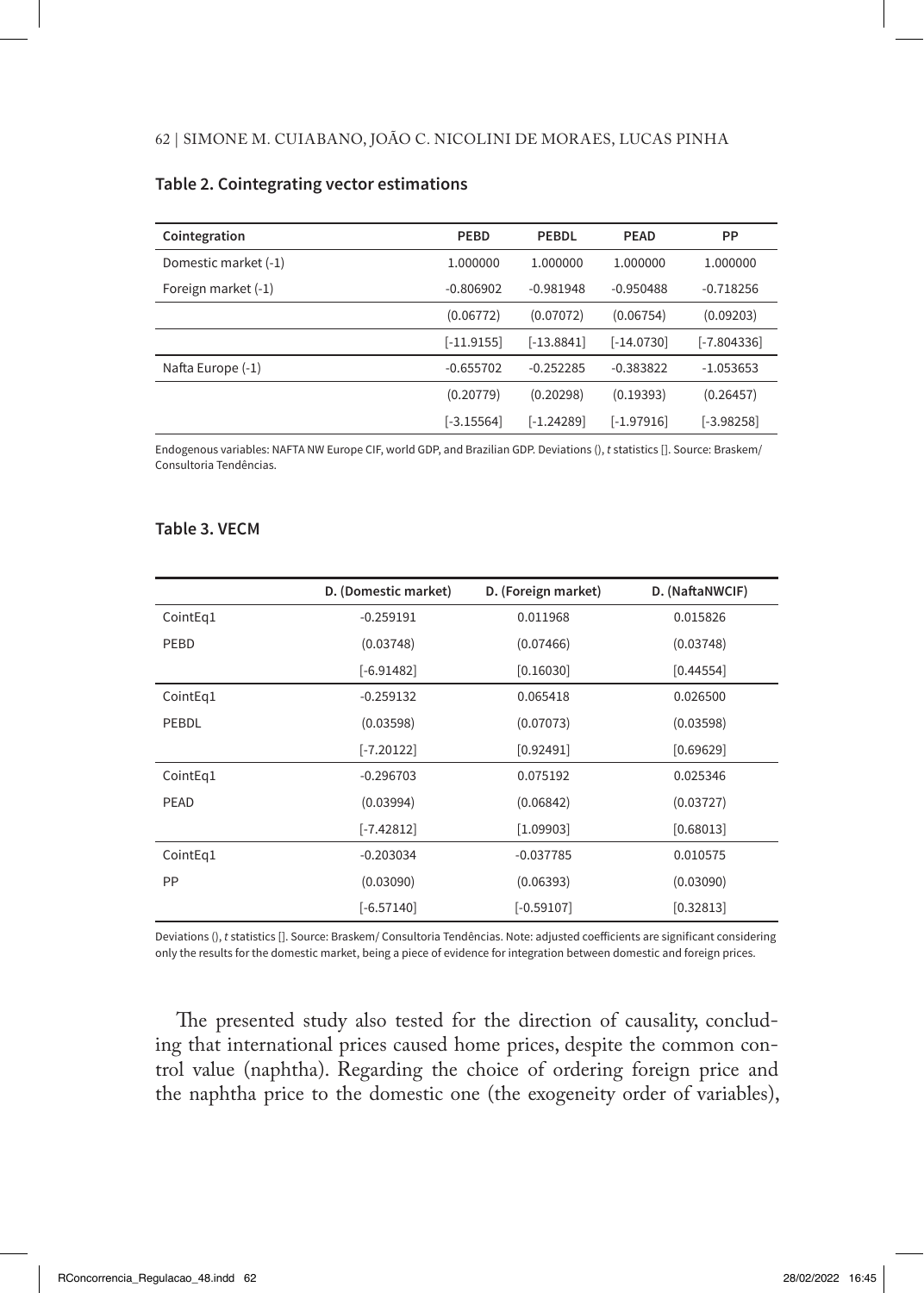variance decomposition suggested price of foreign resin explained by largely the price of the domestic one (Table 4). Parties concluded, therefore, that a merger between Braskem and Quattor would have little impact on prices due to the internationalization of the resins market.

| <b>Products</b> | Period  | Domestic prices/<br>Foreign prices | Foreign prices/<br>Domestic prices | <b>Domestic</b><br>prices/naphta | Foreign prices/<br>naphta |
|-----------------|---------|------------------------------------|------------------------------------|----------------------------------|---------------------------|
| PEBD            | 1 year  | 71.1                               | 0.69                               | 23.01                            | 7.87                      |
|                 | 2 years | 72.57                              | 0.44                               | 24.51                            | 7.33                      |
| PEBDL           | 1 year  | 79.97                              | 1.23                               | 12.45                            | 7.4                       |
|                 | 2 years | 82.23                              | 1.3                                | 13.41                            | 7.26                      |
| PEAD            | 1 year  | 78.33                              | 1.19                               | 14.03                            | 6.66                      |
|                 | 2 years | 80.47                              | 1.42                               | 15.08                            | 6.22                      |
| PP              | 1 year  | 69                                 | 3.64                               | 24.67                            | 4.17                      |
|                 | 2 years | 1.17                               | 2.27                               | 25.75                            | 3.42                      |

#### **Table 4. Variance decomposition of forecast errors.**

Endogenous variables: NAFTA NW Europe CIF, world GDP, and Brazilian GDP. Deviations (), t statistics []. Source: Braskem/ Consultoria Tendências.

### *b. SSNIP test*

In line with the Horizontal Merger Guidelines, the Reporting Commissioner asked the parties for a document presenting the SSNIP9 test. As a result, the estimated equation for the demand elasticities was as follows:

 $lq_t = \alpha + \beta_1 lnPBr_{t+} \beta_2 lnPint_t + \beta_3 lny_t + \varepsilon_t$  (1)

Pbr is the domestic prices for PP, PEBD, PEBDL, and PEAD, Pint is the foreign prices, y is the demand shock, and q is the total quantity sold of PP, PEBD, PEBDL, and PEAD in the domestic market. All variables are expressed in logarithm. The authors used three estimating methodologies in which the presented instruments were the lagged price for the naphtha, both in level and in first difference. The first GMM estimations showed demand elasticities around 1%. In linear estimation using a rolling regression, the authors concluded that the elasticities change over time, ranging from -2% to -4%, higher than the critical loss proposed by the monopolist test (table 5). In

<sup>9</sup> Small but significant and non-transitory increase in price.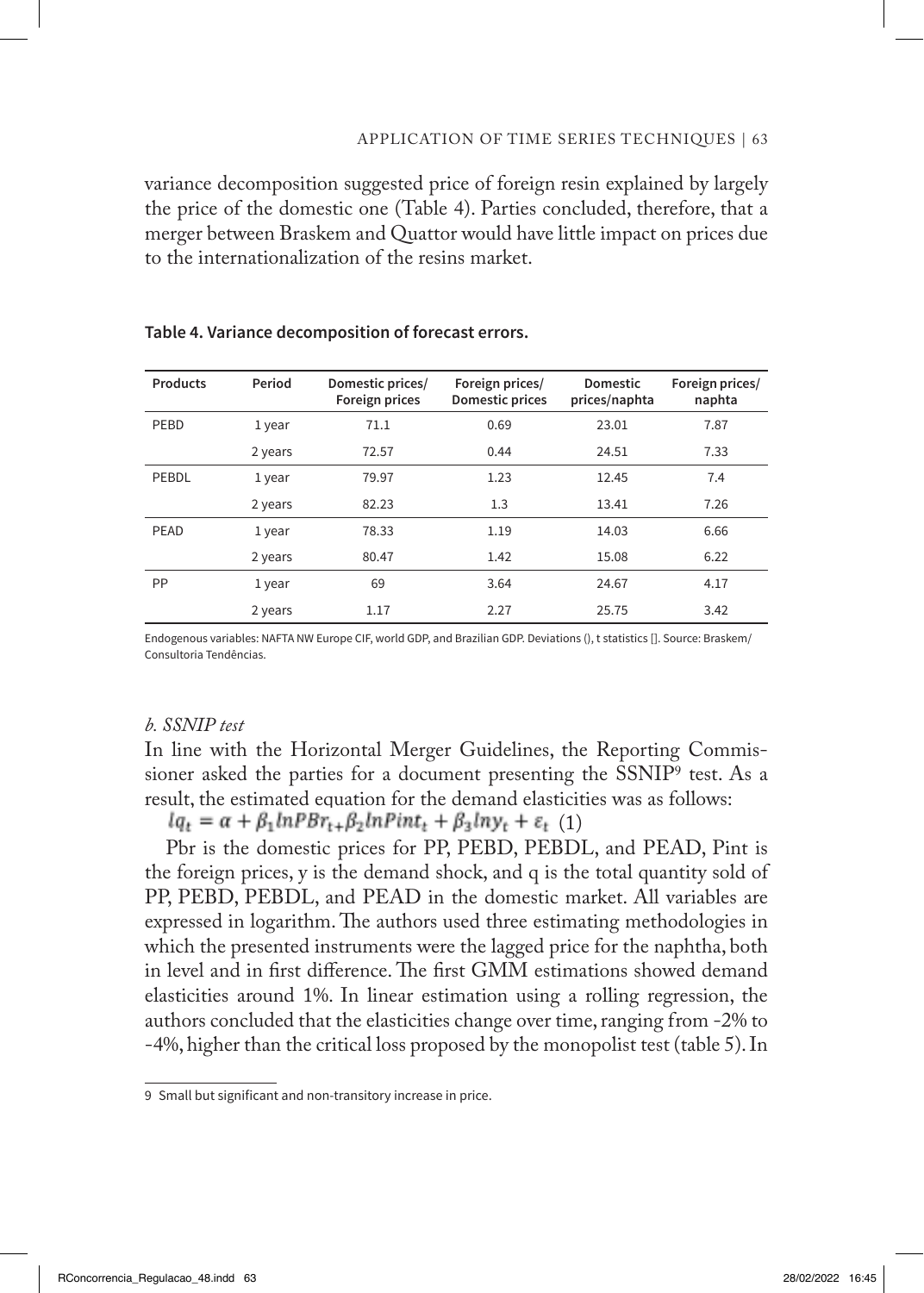summary, the authors reached a formal conclusion that the relevant market should include resins imports, depending on the period.

|                     | ∆Price | Demand                | <b>Critical elasticities</b> |
|---------------------|--------|-----------------------|------------------------------|
| Profit maximization | 5%     | Linear                | $-2.27$                      |
|                     |        | Constant elasticities | $-2.68$                      |
|                     | 10%    | Linear                | $-1.85$                      |
|                     |        | Constant elasticities | $-2.50$                      |

#### **Table 5. Critical loss**

Source: Braskem/ Consultoria Tendências.

### *c. The role of the Department of Economic Studies*

The Department of Economic Studies (DEE) stressed that simply a correlation between domestic and foreign markets would not imply relevant market definition because this could reflect firms' price strategy. Regarding the methodologies, the Department also identified inconsistencies in the granger causality and the variance decomposition. First, the chosen model was a VAR in the first difference without a structural break, but the most suitable one for interpretations should be the VEC with a structural break. Second, in this case, the Granger causality of foreign to domestic price was not verified.

Second, DEE highlighted the misinterpretation of the price order. Cost prices (i.e., naphtha) also anticipated the movement of foreign prices in the VEC and the Granger test. In this case, there would be no reason to believe in the ordination naphtha causing foreign price, then causing domestic price, finding little explanation for the variance decomposition (Table 4).

DEE simulated unilateral price increases in domestic prices to check whether they would be significant and permanent through impulse response. As a result, for domestic price shocks, it was identified a short-run price augmentation. However, considering a foreign price shock, this effect lasted for a longer period, pointing to a possible international market definition (Figure 1).10

<sup>10</sup> The note DEE, however, also points out more than once the need for a test beyond the correlation of prices and to understand profitability with an increase in prices, as in the loss Critical and Elasticity criticism.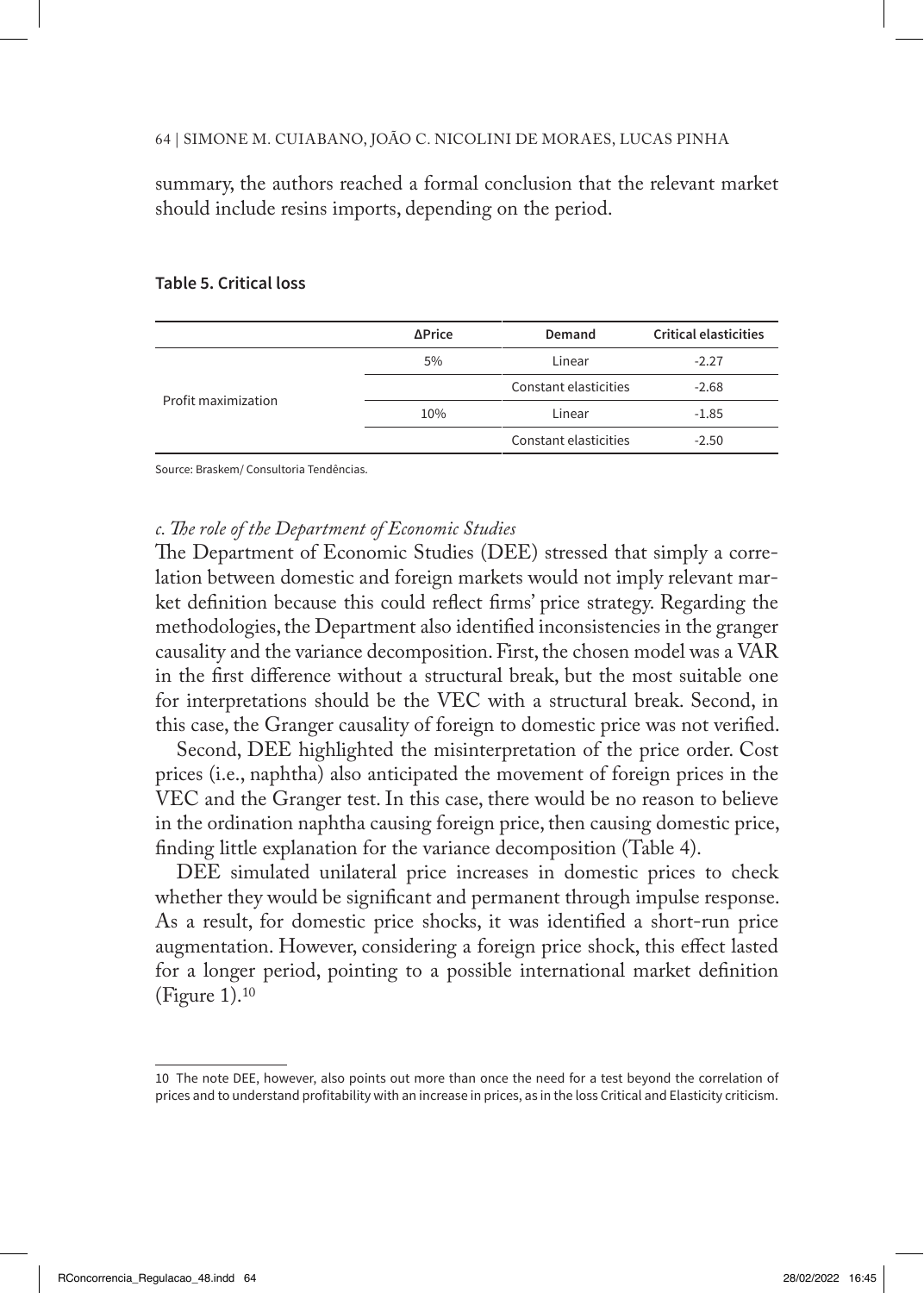

#### **Figure 1. Impulse response for PEAD prices.**

*Note*: Shocks are standard price deviations. Source: Braskem/ Tendências.

Despite methodological differences, the vote of Reporting Commissioner Carvalho (2010) made the following considerations: i) it was verified the existence of cointegration between domestic and international prices and the long-term trend between them; ii) other correlation tests also indicated that the variance in international prices explained variance in domestic prices; iii) finally, critical loss test showed no strong evidence against the international market hypothesis. Thus, it ruled for an understanding of the international geographic market. However, the case was approved with behavioral remedies. The new company had to report the monthly imported quantity for each resin and any importing contract signed between foreign and national industries.

### **3.2. Braskem- Solvay**

At the end of 2013, Braskem proposed acquiring its competitor Solvay, located in Brazil and Argentina<sup>11</sup>. Following the market consolidation, which had begun with the acquisition of Quattor, the company strategy was to strengthen its plastic resin production in Mercosur. In the previous operation, the main product markets involved producing polyethylenes and propylenes—the current operation target PVC12, commercialized as suspension (PVC-S) or emulsion (PVC-E).

<sup>11</sup> Merger act Nº 08700.000436/2014-27.

<sup>12</sup> Polyvinyl chloride.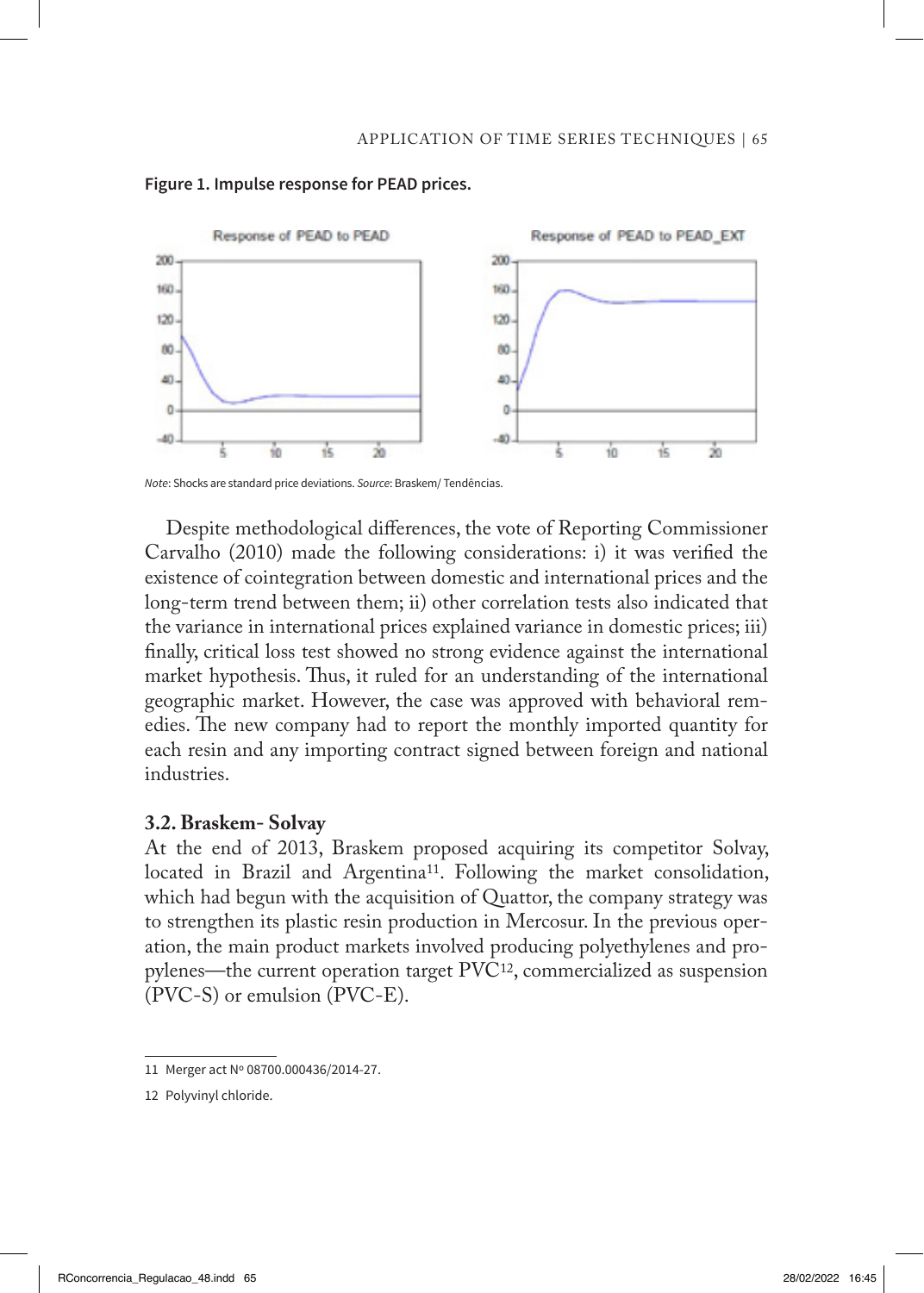# *a. Time series used to push through an international geographic market*

Parties presented an analysis of price cointegration for the PVC market. The main argument was that imports could impede domestic production and block any attempt of market abuse from the new company. The database contained average monthly price information for domestic<sup>13</sup> and foreign prices of PVC-S14 between January 2008 and July 2013. In addition, the authors included a dummy during an antidumping period when US imports were overtaxed by 16%. Another dummy was added to cover the financial crisis between 2008 and 2009. Finally, for cost control, naphtha and ethane prices were also included.

The study presented trace statistics for the null hypothesis of non-cointegration, replicated in Tables 6 and 7 below. Results pointed to the rejection of the null hypothesis, meaning for a long-run relationship between domestic and internal prices.

| Table 6. | Trace statistics using ethane as cost |
|----------|---------------------------------------|
|----------|---------------------------------------|

|                        |                        |       | Number of cointegrating vectors |      |  |
|------------------------|------------------------|-------|---------------------------------|------|--|
|                        | Model                  | 0     |                                 | 2    |  |
|                        |                        |       | <b>Trace statistics</b>         |      |  |
| Domestic PVC + US GULF | no intercept, no trend | 32,09 | 16,29                           | 3,44 |  |
| Domestic PVC + SE ÁSIA | no intercept, no trend | 35,91 | 13,06                           | 0,97 |  |
| PVC INTERNO + NE ÁSIA  | no intercept, no trend | 35.72 | 13,54                           | 0,77 |  |
| PVC INTERNO + NEW      | no intercept, no trend | 30,55 | 11,72                           | 0,55 |  |

Source: Braskem, Solvay/ Tendências. Critical values based on Johansen, Mosconi, and Nielsen (2000).

<sup>13</sup> Average price of Solvay and Braskem.

<sup>14</sup> Average PVC-S price from US-Gulf, South Asia, Northeast Asia and Northwest Asia, the main origins of Brazilian PVC imports.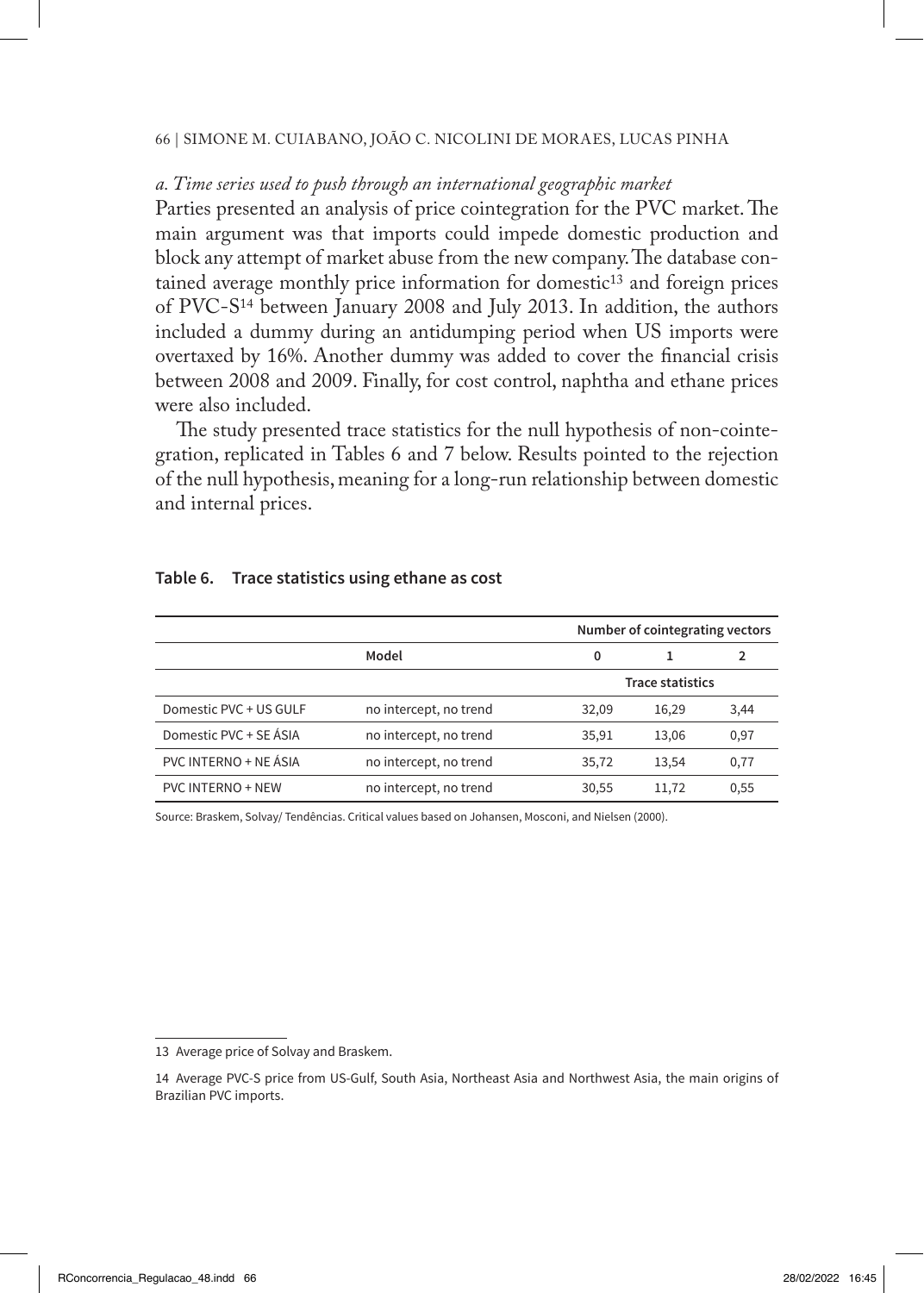|                          |                          | Number of cointegrating vectors |       |                |
|--------------------------|--------------------------|---------------------------------|-------|----------------|
|                          | Model                    | 0                               |       | $\overline{2}$ |
|                          | <b>Trace statistics</b>  |                                 |       |                |
| Domestic PVC + US GULF   | with intercept, no trend | 31,46                           | 10,15 | 3,58           |
| Domestic PVC + SE ÁSIA   | no intercept, no trend   | 41,51                           | 8,62  | 1,35           |
| PVC INTERNO + NE ÁSIA    | no intercept, no trend   | 38,58                           | 8,62  | 1,01           |
| <b>PVC INTERNO + NEW</b> | no intercept, no trend   | 30                              | 7.42  | 1,05           |

### **Table 7. Trace statistics using naphtha as cost**

Source: Braskem, Solvay/ Tendências. Critical values based on Johansen, Mosconi, and Nielsen (2000).

The authors estimated a VEC equation for both relationships and, as their estimated adjustment coefficients were negative, they corroborated their analysis for a long run and stable cointegration between domestic and foreign prices.

|            |                    | Ethane            |               |                           | Naphtha           |               |
|------------|--------------------|-------------------|---------------|---------------------------|-------------------|---------------|
|            | Domestic<br>market | Foreign<br>market | Ethane        | <b>Domestic</b><br>market | Foreign<br>market | Naphtha       |
|            | $-0,001225$        | 0.024062          | $-0,049246$   | $-0,096192$               | 0,054021          | $-0,187144$   |
| Gulf       | (0,00959)          | (0,01932)         | (0,02433)     | (0,04154)                 | (0,0799)          | (0,06011)     |
|            | $[-0, 127741]$     | [1, 24569]        | $[-2,02410]$  | [.2,31557]                | [0,67610]         | $[-3, 11316]$ |
|            | $-0,108645$        | $-0,017643$       | $-0,366983$   | $-0,115896$               | 0,10212           | $-0,246395$   |
| <b>SEA</b> | (0,04187)          | (0,0738)          | (0, 11723)    | (0.05027)                 | (0,08662)         | (0,0786)      |
|            | $[-2,59496]$       | $[-0, 23907]$     | $[-3, 13055]$ | $[-2, 30544]$             | [1, 17893]        | $[-3, 13497]$ |
|            | $-0,189646$        | 0,061923          | 0,34901       | $-0,162484$               | $-0,033598$       | $-0,214785$   |
| <b>NEA</b> | (0,04689)          | (0,08514)         | (0, 14016)    | (0,04931)                 | (0,08498)         | (0,07817)     |
|            | $[-4,04424]$       | $[-0, 72727]$     | $[-2,49003]$  | $[-3, 29509]$             | $[-0, 39538]$     | $[-2, 74735]$ |
|            | $-0,062559$        | 0,213736          | $-0,134371$   | $-0,086755$               | 0,260762          | $-0,081268$   |
| <b>NWE</b> | (0,04669)          | (0,099909)        | (0, 12788)    | (0,05242)                 | (0, 10595)        | (0,07956)     |
|            | $[-1, 34001]$      | [2, 15709]        | $[-1,05079]$  | $[-1,65512]$              | [2,50618]         | $[-1,02151]$  |

### **Table 8. Adjustment coefficients**

Source: Braskem, Solvay/ Tendências. P-values in (), t-statistics in [].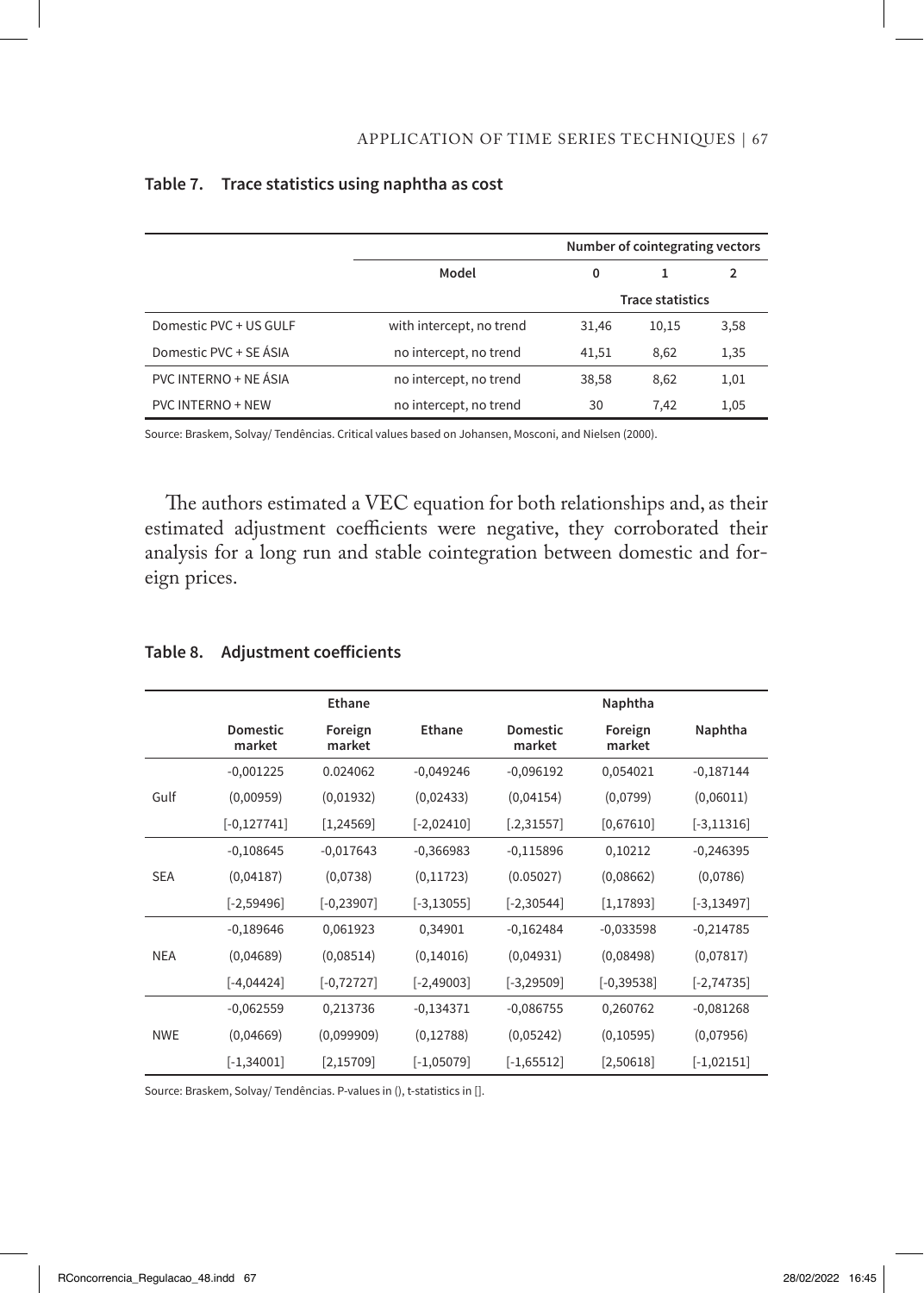For the variance decomposition, the study observed a long-run relationship (over 12 months). The foreign price explained the domestic price (around 70% using ethane as cost control and 60% using naphtha). So, claimants' economists corroborated the correlation hypothesis between domestic and foreign prices. To complement, they also proceeded to impulse-response function analysis. The shock of foreign prices on the domestic ones caused a long-run impact on domestic prices, not reversible in the short run. The only exception was the prices from US-Gulf origins, pointing towards the greater influence of the Asian prices. The authors concluded that the market should have been considered as international geographically speaking.

### *b. DEE review's strike again*

On reviewing the parties' study, DEE followed the Haldrup (2003) methodology to analyze the cointegration between series. Controlling domestic and international prices by common factors such as the ethane and naphtha, the Department unit root tests did not point to  $I(1)$  series because there were two cointegrating equations and only two endogenous variables be interpreted as stationary. DEE applied the correlation analysis for domestic and foreign prices, finding a strong relationship between domestic and US-Gulf prices. This finding contradicted the impulse response results presented by the parties.

Considering seasonal and common factors, DEE preceded the VAR model and the Granger causality test. Their results are shown in Tables 9, 10, and 11. The Department reached a similar conclusion to the claimants' study, i.e., that foreign prices caused domestic prices. However, the interpretation observed the strongest effect from the US-Gulf prices, like the correlation analysis.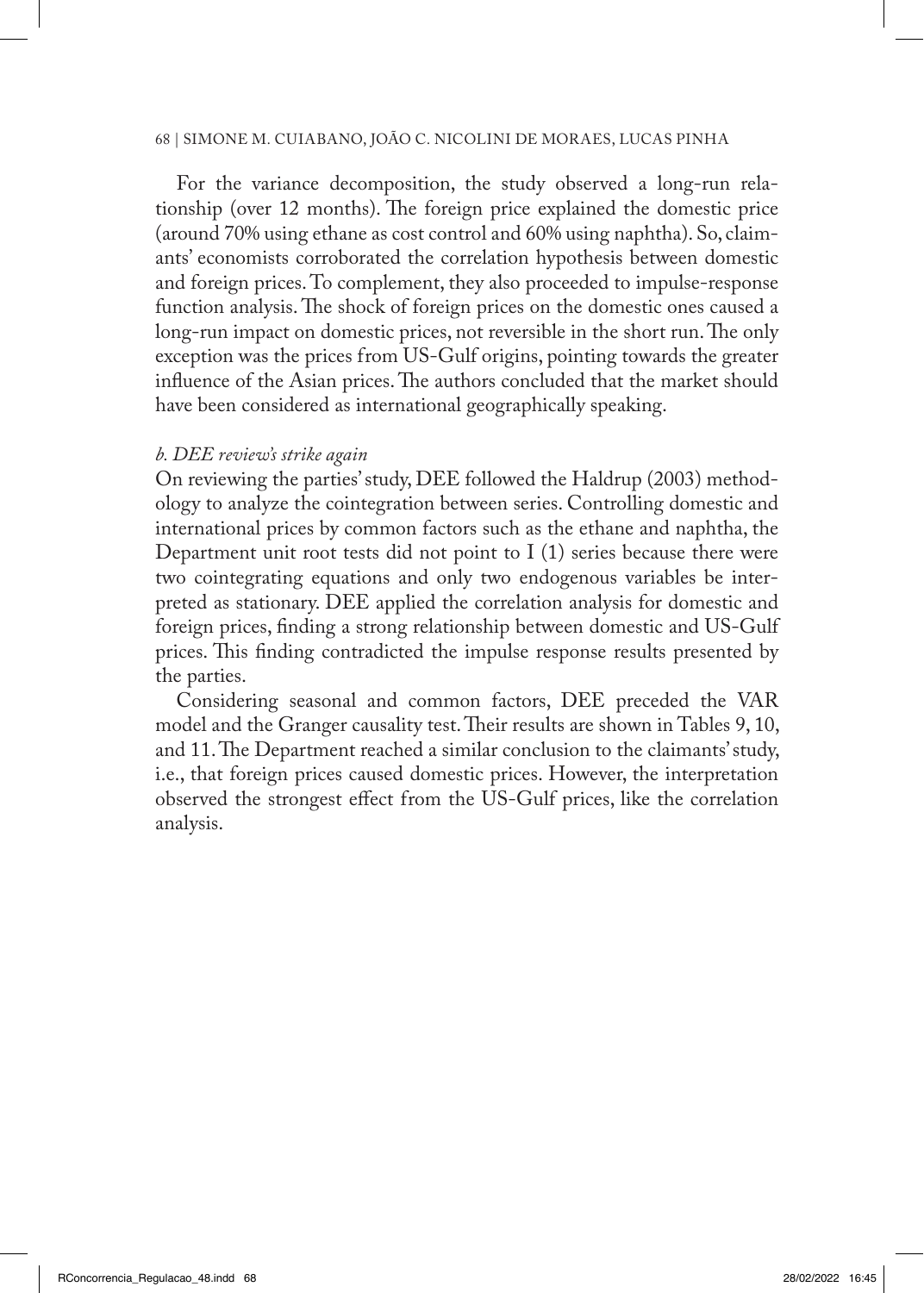| <b>Direction of Causality</b> |                   |                   | X test 2 | Freedom<br><b>Degrees</b> | <b>Decision</b> |
|-------------------------------|-------------------|-------------------|----------|---------------------------|-----------------|
| Brazil                        | Not Granger-cause | Gulf (USA)        | 0.57     | 2                         | accepted        |
| Brazil                        |                   | NE Asia           | 0.91     | $\overline{2}$            | accepted        |
| Brazil                        |                   | SE Asia           | 1.53     | $\overline{2}$            | accepted        |
| Brazil                        |                   | <b>Europe NWE</b> | 1.70     | $\overline{2}$            | accepted        |
| Gulf (USA)                    |                   | Brazil            | 6.67     | $\overline{2}$            | Rejects 5%      |
|                               |                   |                   |          |                           |                 |
| NE Asia                       |                   | Brazil            | 3:49     | $\overline{2}$            | accepted        |
| SE Asia                       |                   | Brazil            | 0.31     | $\overline{2}$            | accepted        |
| <b>Europe NWE</b>             |                   | Brazil            | 4.07     | $\overline{2}$            | accepted        |
| <b>ALL</b>                    |                   | Brazil            | 10.96    | $\overline{4}$            | Rejects 5%      |

#### **Table 9. Granger Causality – Ethane**

Source: Merger act 08700.000436/2014-27 vol. 13, pp. 144-200.

| <b>Direction of Causality</b> |                   |               | X test 2 | Freedom<br><b>Degrees</b> | Decision   |
|-------------------------------|-------------------|---------------|----------|---------------------------|------------|
| Brazil                        | Not Granger-cause | Gulf (USA)    | 0.99     | $\overline{2}$            | accepted   |
| Brazil                        |                   | NE Asia       | 1.58     | $\overline{2}$            | accepted   |
| Brazil                        |                   | SE Asia       | 2.99     | $\overline{2}$            | accepted   |
| Brazil                        |                   | Europe NWE    | 2.86     | $\overline{2}$            | accepted   |
| Gulf (USA)                    |                   | <b>Brazil</b> | 7.17     | $\overline{2}$            | Rejects 5% |
|                               |                   |               |          |                           |            |
| NE Asia                       |                   | <b>Brazil</b> | 3.17     | $\overline{2}$            | accepted   |
| SE Asia                       |                   | Brazil        | 0.18     | $\overline{2}$            | accepted   |
| Europe NWE                    |                   | <b>Brazil</b> | 4.09     | $\overline{2}$            | accepted   |
| <b>ALL</b>                    |                   | Brazil        | 13.63    | $\overline{4}$            | Rejects 1% |

## **Table 10. Causality Granger – Naphtha**

Source: Merger act 08700.000436/2014-27 vol. 13, pp. 144-200.

DEE preceded the hypothetical monopolistic test for the PVC market, following the methodology proposed by Werden (2003). Using quantity and price data for PVC imported and locally produced, controlling for energy costs, labor costs, and seasonal dummies, the Department estimated demand elasticities using two stages OLS, GMM, and MLE. The obtained elasticities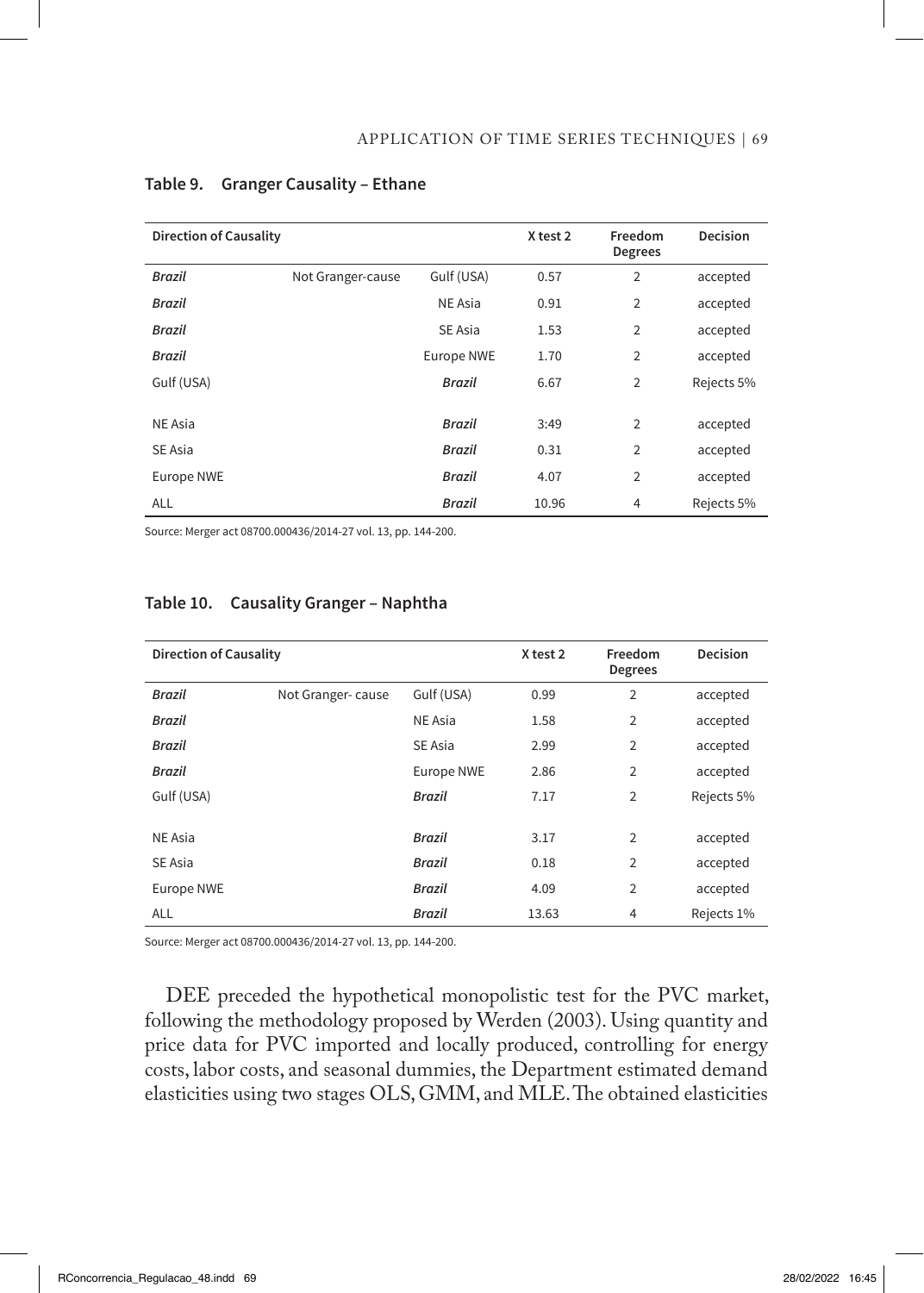ranged from -0,5 to -0,8, much lower than the critical elasticity. The results for the estimations and the critical values are reported in tables 12 and 13.

|                                 | <b>Estimation types</b> |                |           |              |            |              |
|---------------------------------|-------------------------|----------------|-----------|--------------|------------|--------------|
|                                 | $\mathbf{1}$            | $\overline{2}$ | 3         | 4            | 5          | 6            |
| lnP                             | $0.502**$               | $\_0.587***$   | 0545**    | $\_0.530***$ | $0.783***$ | $\_0.640***$ |
|                                 | (0.212)                 | (0.196)        | (0.225)   | (0.164)      | (0.250)    | (0.191)      |
| InEthane                        | 0.068                   | 0.101          | 0.074     | $0.115*$     | $0.157*$   | $0.131*$     |
|                                 | (0.089)                 | (0.081)        | (0.090)   | (0.068)      | (0.084)    | (0.073)      |
| IBC-Br (GDP)                    | 0.000                   | 0.002          | 0.001     | $-0.001$     | 0.002      | $-0.001$     |
|                                 | (0.005)                 | (0.004)        | (0.005)   | (0.004)      | (0.008)    | (0.004)      |
| Constant                        | 14.646***               | 14.914***      | 14.933*** | 14.721***    | 16.078***  | 15.477***    |
|                                 | (1.616)                 | (1.663)        | (1.696)   | (1.272)      | (2.323)    | (1.452)      |
| Number of<br>observations       | 65                      | 65             | 65        | 65           | 65         | 65           |
| Rsquared                        | 0.804                   | 0.786          | 0.800     | 0.890        | 0.615      | 0.879        |
| Monthly dummies                 | ves                     | yes            | yes       | yes          | yes        | yes          |
| Year dummies                    | yes                     | yes            | yes       | yes          | yes        | yes          |
| Outliers                        | yes                     | yes            | yes       | yes          | yes        | yes          |
| Methodology                     | 20LS                    | <b>GMM</b>     | ML        | 20LS         | <b>GMM</b> | ML           |
| Kleibergen-Paap<br>rk (p-valor) | 0.00                    | 0.00           | 0.00      | 0.00         | 0.00       | 0.00         |
| Cragg-Donald F<br>statistics    | 4.34                    | 5.32           | 4.34      | 4.11         | 5.05       | 4.11         |
| Sargan (j<br>statistics)        | 0.57                    |                | 0.57      | 0.19         |            | 0.21         |

**Table 12. Estimated elasticities**

Note: quantity monthly sold by Solvay and Braskem in logarithm. The international ethane price controls estimations. IBC-BR index is a proxy for aggregated demand, estimated by Brazilian Central Bank. Instruments: first and second lags for labor costs, ethane costs, and energy costs. Outliers' dummies in January 2009, October 2011, and July 2013. Standard errors (). \*\*\* p<0.01. \*\* p<0.05. \* p<0.1.

Source: Merger act 08700.000436/2014-27vol. 13, pp. 144-200.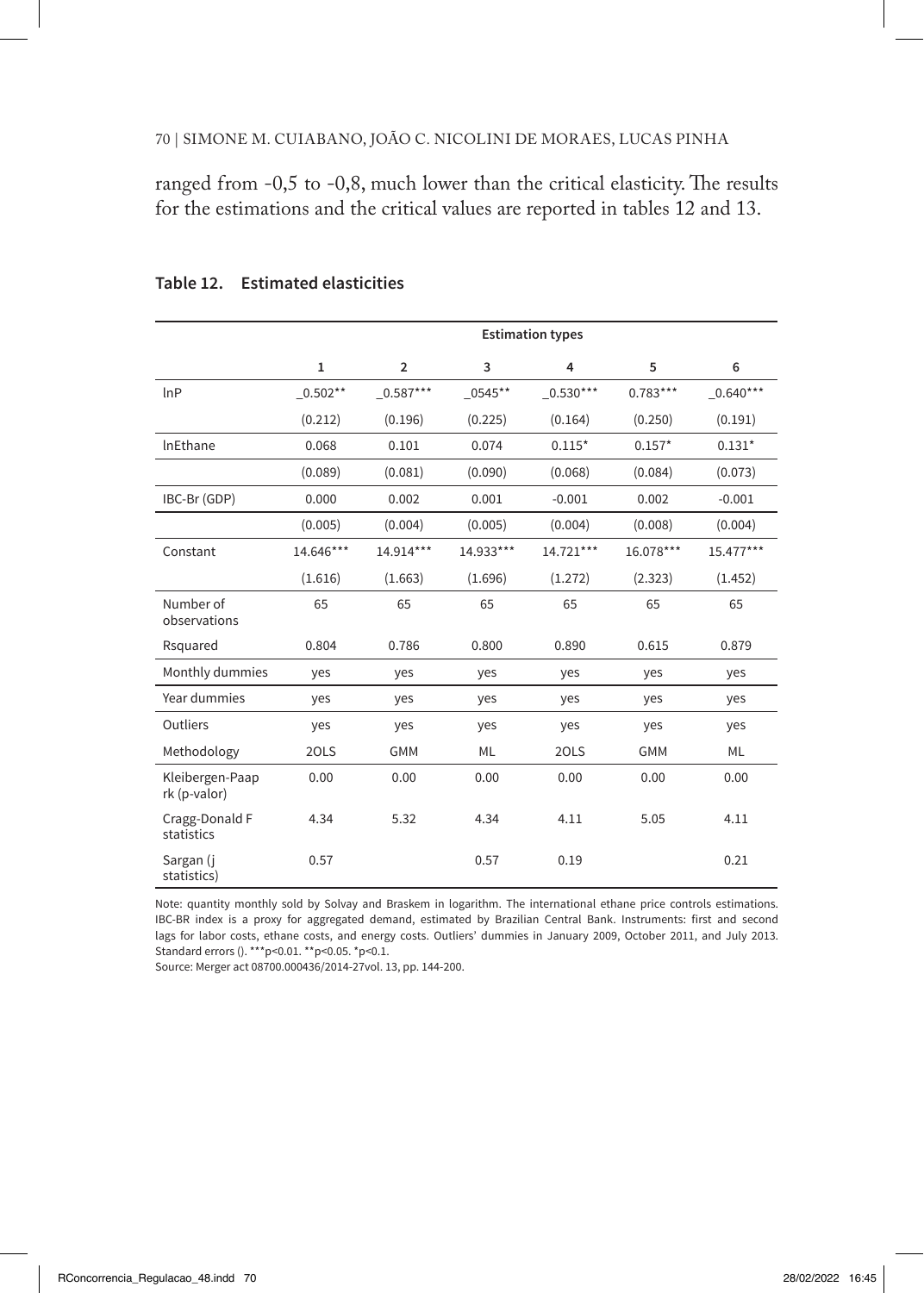|              |      | Cmg-Proxy |            |      |        | Cmg(estimated) |            |      |  |
|--------------|------|-----------|------------|------|--------|----------------|------------|------|--|
|              |      | Linear    | Isoelastic |      | Linear |                | Isoelastic |      |  |
| <b>SSNIP</b> | 5%   | 10%       | 5%         | 10%  | 5%     | 10%            | 5%         | 10%  |  |
| Breakeven    | 2.61 | 2.31      | 2.86       | 2.75 | 2.16   | 1.95           | 2.34       | 2.27 |  |
| Profit Max.  | 2.31 | 1.87      | 2.74       | 2.54 | 1.95   | 1.63           | 2.26       | 2.14 |  |

#### **Table 13 Critical elasticities**

Source: Merger act 08700.000436/2014-27 vol. 13, pp. 144-200.

The Department concluded that there was a high probability for a non-transitory profitable price increase of more than 10% for the monopolist in the PVC market. This result indicated that other products would not rival the domestic production of PVC in other geographical regions. Therefore, the relevant market of this product would have a national geographic dimension.

### *c. Diff-diff estimations*

Given the controversy and debate between claimants and CADE, DEE held a difference-in-differences test, such as the analysis made in Ineos Group Limited and Kerling ASA15 merger in the UK. Considering plants' interruptions effect in the Brazilian PVC market, DEE sought to determine whether there was an increase in imports, their main origins, and their impacts on domestic resin prices. Regression's equation contained information on the quantity (Y) sold in Brazil by domestic production and imports (i) in each month (t), controlling for PVC prices and costs  $(X)$ . T is the dummy variable for the treatment plants (with interruptions), and t the time dummy. Interaction Tt aimed to capture the imported product effect on the domestic market, as it follows:

 $Y_{it} = \alpha X_{it} + \gamma T_{it} + \rho t_{it} + \beta (T_{it} t_{it} + \varepsilon_{it})$  (2)

Data for this experiment included the imported quantity of polystyrene (PS) as the control group because both firms did not produce this type of resin. Hence, an imported quantity change of PS could not have been the result of a shock production. Importing trends between PS and PVC were quite similar during the analyzed period ( January 2008- July 2013, 72 periods). Not

<sup>15</sup> Operation notified to the European Commission on 17 July 2007. For details, see Amelio; De La Mano & Godinho (2008).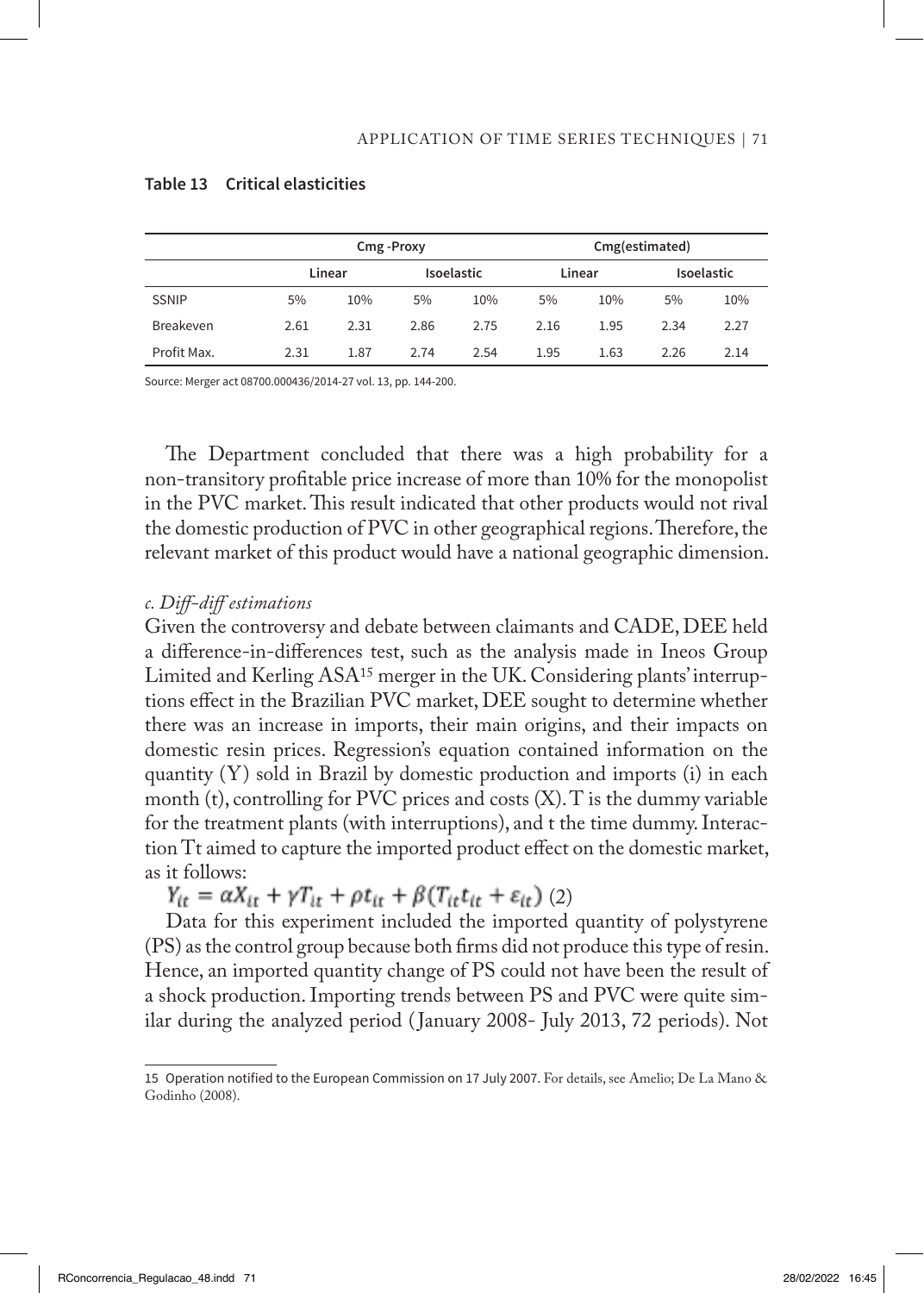programmed plant interruptions were frequent during this period, and the loss of production was around 26% of installed capacity.

DEE estimations using 2OLS were based on the regressions between the first difference of the logarithm quantities with lagged controls variables (1) and with the differences between national and imported prices (2) for each exporting region (South America, North America, Asia, and Europe). Tables 14, 15, 16, and 17 show the results.

#### **Table 14. "diff-in-diffs" South American imports**

|                          |            | 2          |            | っ         |            |             |
|--------------------------|------------|------------|------------|-----------|------------|-------------|
| PVC * Treatment (t: t+1) | $0.472***$ | $0.897***$ |            |           |            |             |
|                          | [0.0563]   | [0.0701]   |            |           |            |             |
| PVC * Treatment (t: t+2) |            |            | $0.299***$ | $0.30***$ |            |             |
|                          |            |            | [0.0238]   | [0.0297]  |            |             |
| PVC * Treatment (t: t+3) |            |            |            |           | $0.157***$ | $0.0737***$ |
|                          |            |            |            |           | [0.00949]  | [0.00070]   |

Source: Merger act 08700.000436/2014-27vol. 16, pp 6-30. Standard errors [].\*\*\*p<0.01. \*\*p<0.05. \*p<0.1.

#### **Table 15. "diff-in-diffs" North American imports**

|                          |             | $\mathcal{P}$ |            | $\mathfrak{p}$ |            | 2          |
|--------------------------|-------------|---------------|------------|----------------|------------|------------|
| PVC * Treatment (t: t+1) | $0.0879***$ | 0.125         |            |                |            |            |
|                          | [0.00841]   | [0.0795]      |            |                |            |            |
| PVC * Treatment (t: t+2) |             |               | $0.302***$ | $0.175***$     |            |            |
|                          |             |               | [0.0197]   | [0.0419]       |            |            |
| PVC * Treatment (t: t+3) |             |               |            |                | $0.375***$ | $0.286***$ |
|                          |             |               |            |                | [0.0173]   | [0.0812]   |

Source: Merger act 08700.000436/2014-27vol. 16, pp 6-30. Standard errors [].\*\*\*p<0.01. \*\*p<0.05. \*p<0.1.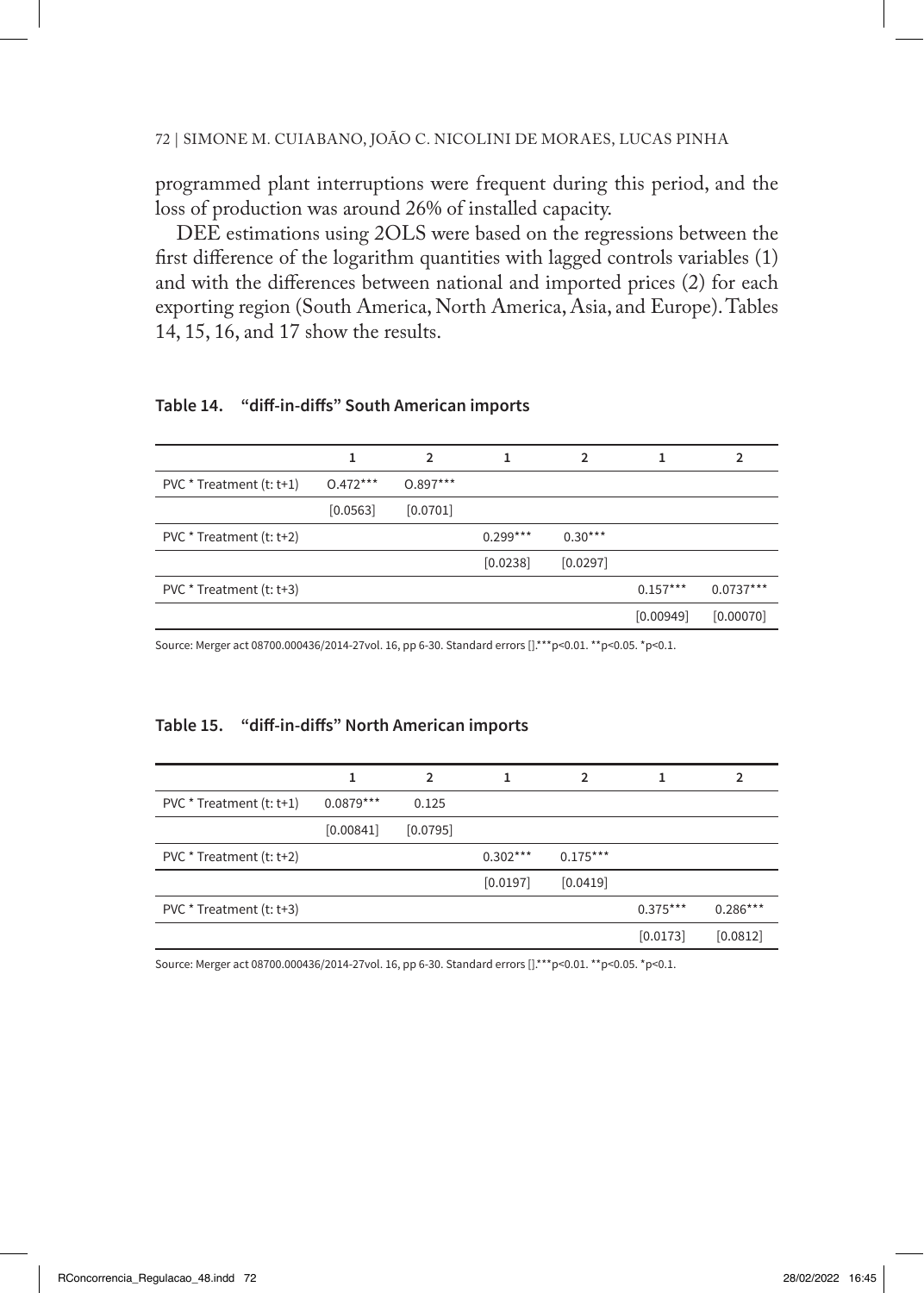|                          |          | $\mathcal{P}$ |             | 2        |              | 2         |
|--------------------------|----------|---------------|-------------|----------|--------------|-----------|
| $PVC * Treatment(t:t+1)$ | 0.0563   | $0.138***$    |             |          |              |           |
|                          | [0.0507] | [0.0273]      |             |          |              |           |
| PVC * Treatment (t: t+2) |          |               | $0.0435***$ | 0.00738  |              |           |
|                          |          |               | [0.00198]   | [0.0172] |              |           |
| PVC * Treatment (t: t+3) |          |               |             |          | $-0.0712***$ | $-0.0867$ |
|                          |          |               |             |          | [0.0121]     | [0.0]     |

#### **Table 16. "diff-in-diffs" Asian imports**

Source: Merger act 08700.000436/2014-27vol. 16, pp 6-30. Standard errors [].\*\*\*p<0.01. \*\*p<0.05. \*p<0.1.

### **Table 17. "diff-in-diffs" European imports**

|                          |            | $\mathcal{P}$ |                | 2          |             | 2        |
|--------------------------|------------|---------------|----------------|------------|-------------|----------|
| PVC * Treatment (t: t+1) | $0.279***$ | 0.00815       |                |            |             |          |
|                          | [0.108]    | [0.0569]      |                |            |             |          |
| PVC * Treatment (t: t+2) |            |               | $(-0.951)$ *** | $0.649***$ |             |          |
|                          |            |               | [0.0656]       | [0.0243]   |             |          |
| PVC * Treatment (t: t+3) |            |               |                |            | $-0.339***$ | 0.0267   |
|                          |            |               |                |            | [0.0914]    | [0.0507] |

Source: Merger act 08700.000436/2014-27vol. 16, pp 6-30. Standard errors [].\*\*\*p<0.01. \*\*p<0.05. \*p<0.1.

The Department concluded that the relevant geographic market should be understood as broader than Brazil, including South America and eventually North America. Coefficients from both regions were positive and significant, despite the small impact of this last region. Asia and the European Union did not seem to belong to the same relevant market since results were negative and not significant, contradicting the cointegration analysis presented by claimants. DEE also asked for a qualitative analysis of stocks and antidumping measures, impacting econometric evaluations.

In his opinion, Reporting Commissioner Araujo (2014) concluded the relevant geographic market as South America, with a moderate degree of rivalry in North America. As a result, companies dropped the case, and no merger was concluded. Later in 2016, Unipar Carbocloro, the country's main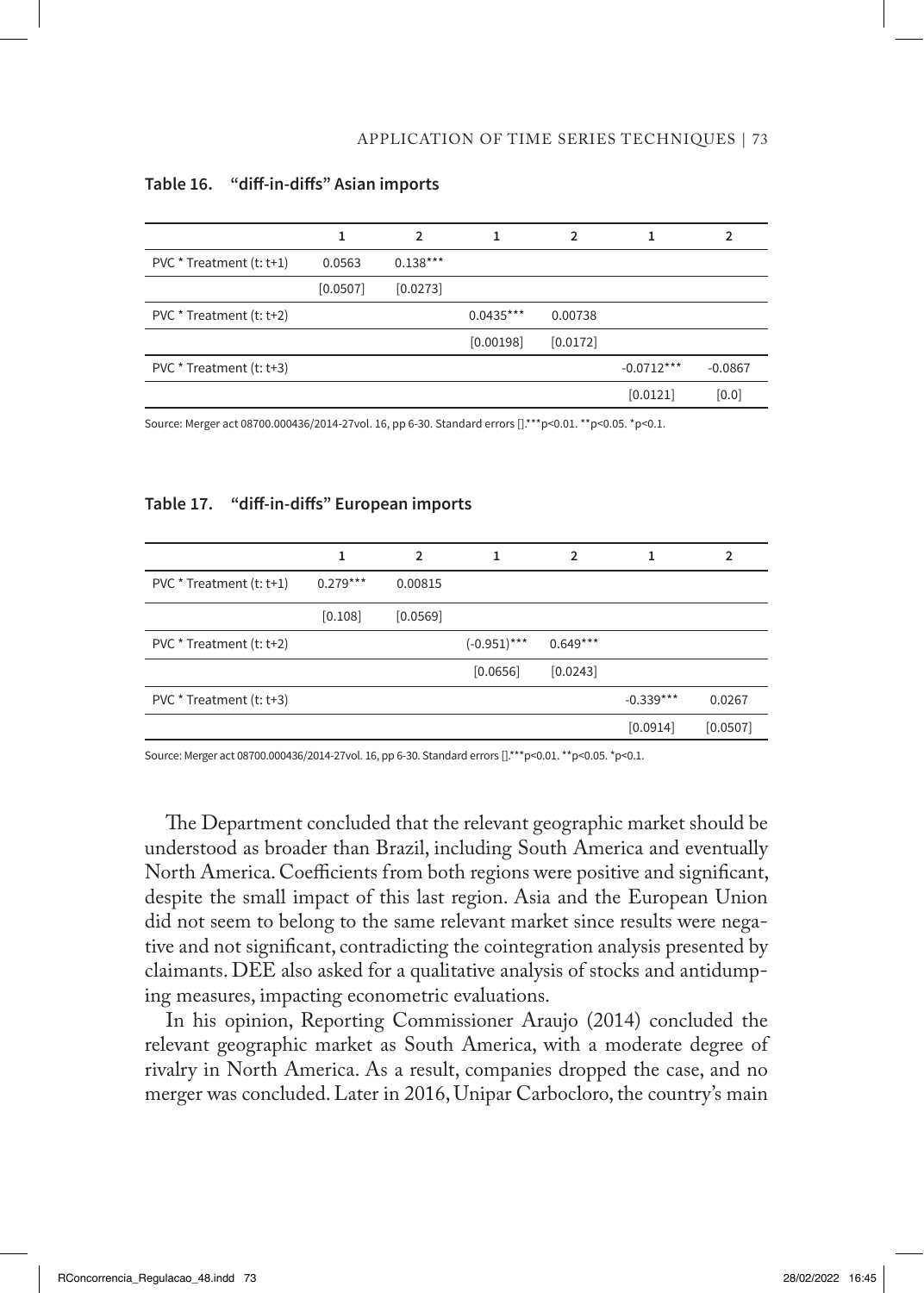caustic soda producer, acquired Solvay Indulpa, creating the 2nd largest producer of PVC behind Braskem.

### **3.3. Videolar and Innova**

In July 2013, Videolar SA asked for clearing its acquisition of Innova SA. Videolar was the only polystyrene (PS) producer in the north of Brazil where it benefited from a series of tax reductions and subsidies applied in the Free Area of Manaus<sup>16</sup>. Innova was a state-owned enterprise in the Rio Grande does Sul state. The main commercialized product was imported PS, acrylonitrile-butadiene-styrene (ABS), styrene-acrylonitrile (SAN), and styrene. With no other national producers of PS, the new company would become a monopoly. The main argument from the parties was that ABS and PP would be perfect substitutes for PS since it is an older resin being replaced by the former. However, during the process analysis, the General Superintendence did not agree on that definition because PP was a type of thermoplastic resin while ABS was the one applied in construction, differently from the applications of the ABS17.

# *a. International relevant market and ABSxPS substitution*

The parties presented a series of correlation and cointegration tests among polystyrene (PS) prices in Brazil, the United States, and Asia to verify if these regions would belong to the same relevant market. They also presented price results for ABS, PP, and PS to broaden product market analysis. Data ranged from January 2003 to May 2013 for PS prices in Brazil, in the US, in the European Union, and Asia, as well prices for ABS and PP for the same period in Asia.

The study tested for Engle-Granger cointegration and causality tests. The first tested for a unit root presence on the residual of the OLS equation using only prices as dependent and independent variables. Tables 18 and 19 report the results, where significance means the presence of unit root and, accordingly to the parties, cointegration. The study pointed to the existence of cointegration among prices in Brazil and all international prices of PS and a long-term relationship among these and ABS/PP prices.

<sup>16</sup> In Portuguese, Zona Franca de Manaus. Taxes exemptions to industries are given to those who were installed in the region, in order to promote the development of the Amazonic states.

<sup>17</sup> ABS's is used in manufacturing products such as pipe systems, musical instruments, automotive trim components, medical devices for blood access et al. because of its light weight. It is not produced in Brazil.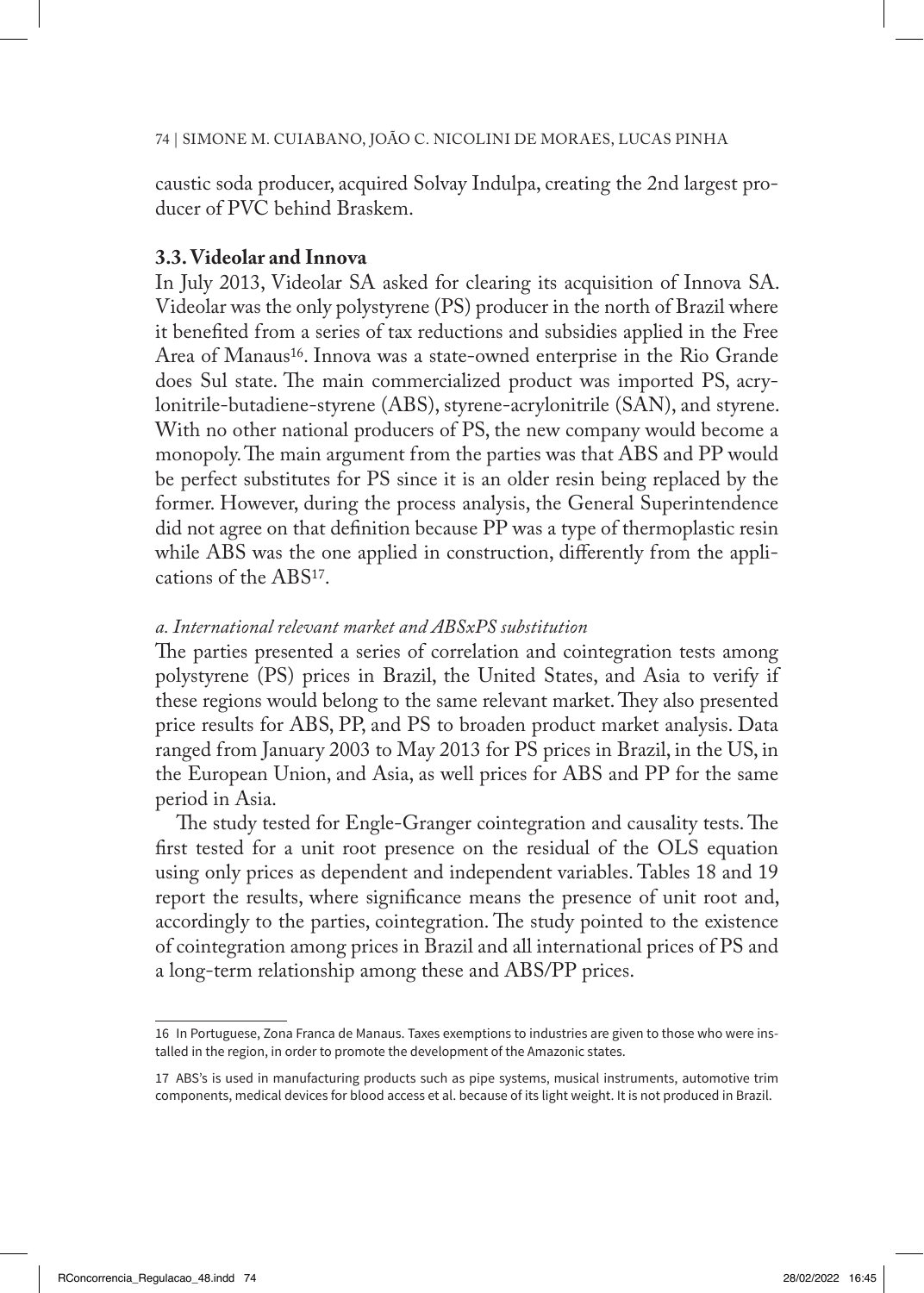|                | No constant | Constant    |
|----------------|-------------|-------------|
| PSBRA / PSUSA  | $-0,440847$ | $-0,369077$ |
|                | (0,0005237) | (0,02876)   |
| PSBRA / PSEUR  | $-0,28808$  | $-0,312921$ |
|                | (0,01747)   | (0,07531)   |
| PSBRA / PSASI  | $-0,475036$ | $-0,458478$ |
|                | (0,0001371) | (0,003776)  |
| PSBRA / ABSASI | $-0,221364$ | $-0,121361$ |
|                | (0,06717)   | (0,7051)    |
| PSBRA / PPASI  | $-0,271132$ | $-0,133897$ |
|                | (0,01854)   | (0,6367)    |

### **Table 18. Cointegration tests**

P values (). Source: Merger act 08700.009924/2013-19, vol. 04, pp. 173-205.

|                             | <b>Null hypothesis</b> |                             | Constant<br>F test  | No constant<br>F test |
|-----------------------------|------------------------|-----------------------------|---------------------|-----------------------|
| <b>PS Brazil</b>            |                        | <b>PS USA</b>               | 5,3072              | 6,9037                |
| <b>PS USA</b>               |                        | P5 Brazil                   | 2,3374              | 1,8773                |
| <b>PS Brazil</b>            |                        | <b>PS Europe</b>            | $0,1266*$           | $0,3859*$             |
| P5 Europe                   |                        | <b>PS Brazil</b>            | 14,689              | 10,952                |
| <b>PS Brazil</b><br>PS Asia | does not Granger Cause | PS Asia<br><b>PS Brazil</b> | $0,3297*$<br>17,153 | 1,4853*<br>15,368     |
| <b>PS Brazil</b>            |                        | ABS Asia                    | $0,0057*$           | $0,4462*$             |
| ABS Asia                    |                        | <b>PS Brazil</b>            | 3,5052              | 3,8991                |
| <b>PS Brazil</b>            |                        | PP Asia                     | $0,0964*$           | $0,0965*$             |
| PP Asia                     |                        | P5 Brazil                   | 6,5374              | 6,5374                |

### **Table 19. Cointegration tests**

\*Accepts the null hypothesis. Source: Merger act 08700.009924/2013-19, vol. 04, pp. 173-205.

# *b. DEE's cointegration analyses*

The Department of Economic Studies replicated the cointegration test using the Johansen methodology. However, it reached a different conclusion: while the PS price in Brazil (PSBRA) would still cointegrate with prices in the US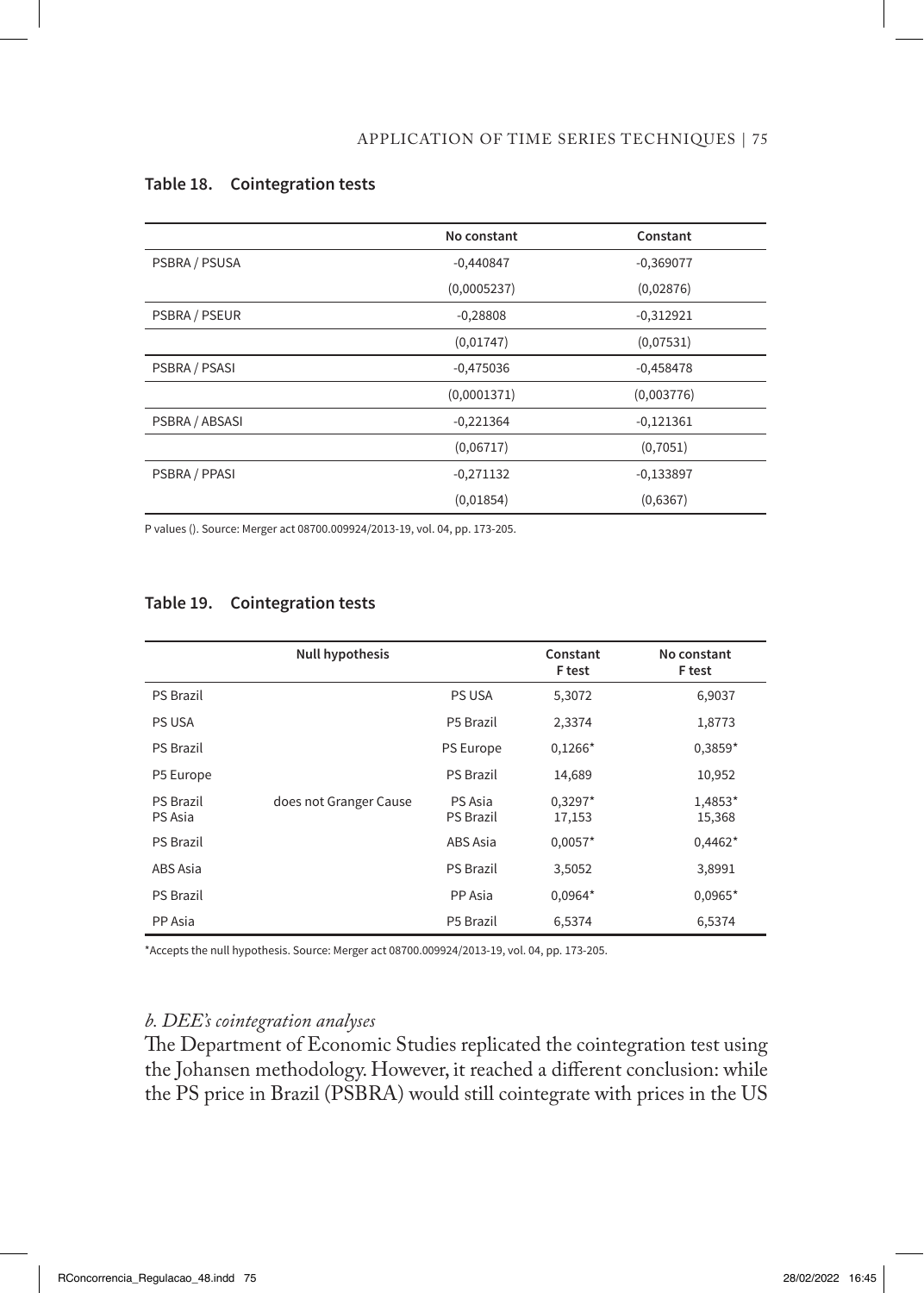(PSUSA), Europe (PSEUR), and Asia (PSASI), the same could not be sustained for ABS and PP prices in Asia (ABSASI and PPASI). DEE observed that the conclusion obtained from the former analysis would be sensitive to methodological changes with these modifications. Results showed no relationship between Asian prices of ABS and PP concerning the price of domestic PS. So even if the price of polystyrene in Brazil continued to cointegrate with international PS prices, the conclusion that companies in Brazil would be price takers in this market was not verified. In other words, there would be no causal relationship between domestic and foreign polystyrene prices. Results are illustrated in Tables 20 and 21.

|         | Is there cointegration with PSBRA? |             |             |             |  |  |
|---------|------------------------------------|-------------|-------------|-------------|--|--|
|         |                                    | eigenvalue  | trace       |             |  |  |
|         | No constant                        | Constant*** | No constant | Constant*** |  |  |
| PSUSA*  | Yes                                | Yes         | Yes         | Yes         |  |  |
| PSEUR*  | Yes                                | Yes         | Yes         | Yes         |  |  |
| PSASI*  | Yes                                | Yes         | Yes         | Yes         |  |  |
| ABSASI* | <b>No</b>                          | No          | No          | No          |  |  |
| PPASI** | No                                 | No          | No          | No          |  |  |

#### **Table 20. Johansen cointegration test run by DEE**

Source: Merger act 08700.009924/2013-19, vol. 17, pp. 167-206.

\*One lag. \*\*two lags. \*\*\*considering the same model used in the parties' study.

| Methodology |                  |                           |                  | Chi <sub>2</sub> | p-value | Conclusion |
|-------------|------------------|---------------------------|------------------|------------------|---------|------------|
| <b>VEC</b>  | <b>PS Brazil</b> |                           | <b>PS USA</b>    | 4,97             | 2,6%    | Rejects    |
| <b>VEC</b>  | PS USA           |                           | <b>PS Brazil</b> | 4.47             | 3,4%    | Rejects    |
| <b>VEC</b>  | <b>PS Brazil</b> |                           | PS Europe        | 4,92             | 2,6%    | Rejects    |
| <b>VEC</b>  | <b>PS Europe</b> |                           | <b>PS Brazil</b> | 6.44             | 1,1%    | Rejects    |
| <b>VEC</b>  | <b>PS Brazil</b> | Not Granger-<br>Causality | PS Asia          | 6,24             | 1.2%    | Rejects    |
| VEC.        | PS Asia          |                           | <b>PS Brazil</b> | 2,39             | 12,2%   | Accepts    |

#### **Table 21. Granger causality (no constant)**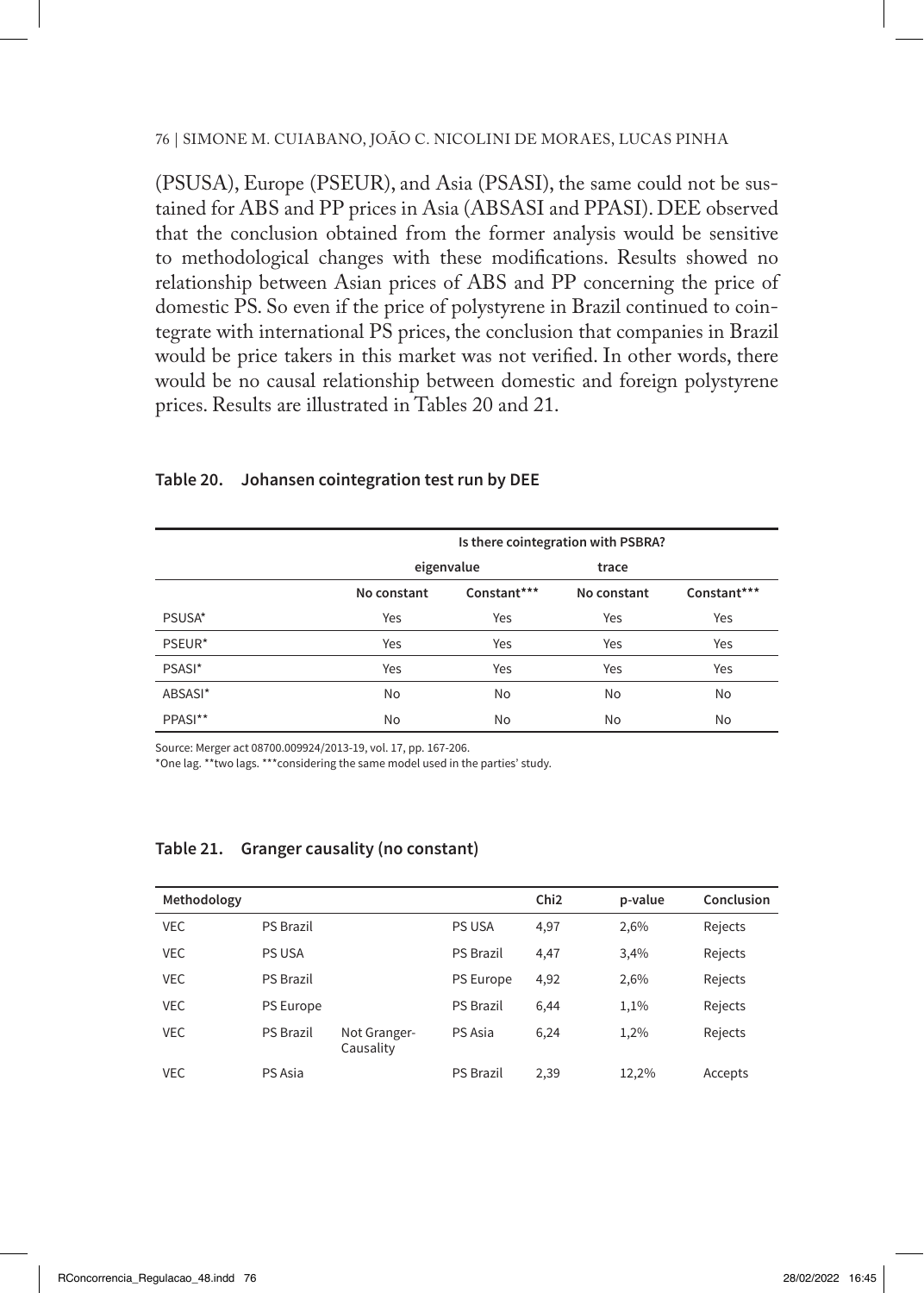| Methodology |                  |                  | Chi <sub>2</sub> | p-value | Conclusion |
|-------------|------------------|------------------|------------------|---------|------------|
| <b>VAR</b>  | <b>PS Brazil</b> | ABS Asia         | 0.44             | 50,5%   | Accepts    |
| <b>VAR</b>  | ABS Asia         | <b>PS Brazil</b> | 3,96             | 4.7%    | Rejects    |
| <b>VAR</b>  | <b>PS Brazil</b> | PP Asia          | 14.74            | 0.1%    | Rejects    |
| <b>VAR</b>  | PP Asia          | <b>PS Brazil</b> | 12,01            | 0,2%    | Rejects    |

#### APPLICATION OF TIME SERIES TECHNIQUES | 77

Source: Merger act 08700.009924/2013-19, vol. 17, pp. 167-206.

### *c. Hypothetical Monopolist Test (TMH)*

Dropping the hypothesis that ABS and PP would be part of the same product market of PS, the Department proceeded with the TMH comparison. Claimants presented an elasticity of demand of – 1.08% for domestic PS but did not compare this result with the estimated margins of critical loss. Consequently, the following regression was estimated:

$$
ln Qv_i^M = \alpha_{0,i}^M + \alpha_{1,i}^M ln P_i^M + \sum_{k=1}^N \gamma_{k,i}^M X_{k,i}^M + \varepsilon_i^M
$$

Qv is the sold quantity of PS, P is its sold price, Xk is a matrix of controlling variables such as income (proxied by IBC-BR) and dummies for seasonal effects. As instruments, energy and labor costs were used in the production of PS and the lagged price series. The estimated price-cost margins were already high (25%-37%), making it difficult to accept the imports substitution hypothesis for domestic supply. Table 22 shows the calculated critical loss. Table 23 shows the estimated elasticities range from -0.858 to -1.285 (domestic prices), thus indicating a profitable price augmentation up to 25% for a hypothetical monopolist. Reporting Commissioner Oliveira Junior (2014) agreed on DEE's opinion and defined the geographical polystyrene market as national. Claimants presented behavioral remedies to get the merger cleared, including keeping the same production level in the north and south plants, styrene, and polystyrene patents licensing, adopting a compliance program, and not acquiring any further resin plan for the next five years. The Court agreed on the remedies' agreement, and the case was cleared in October 2014.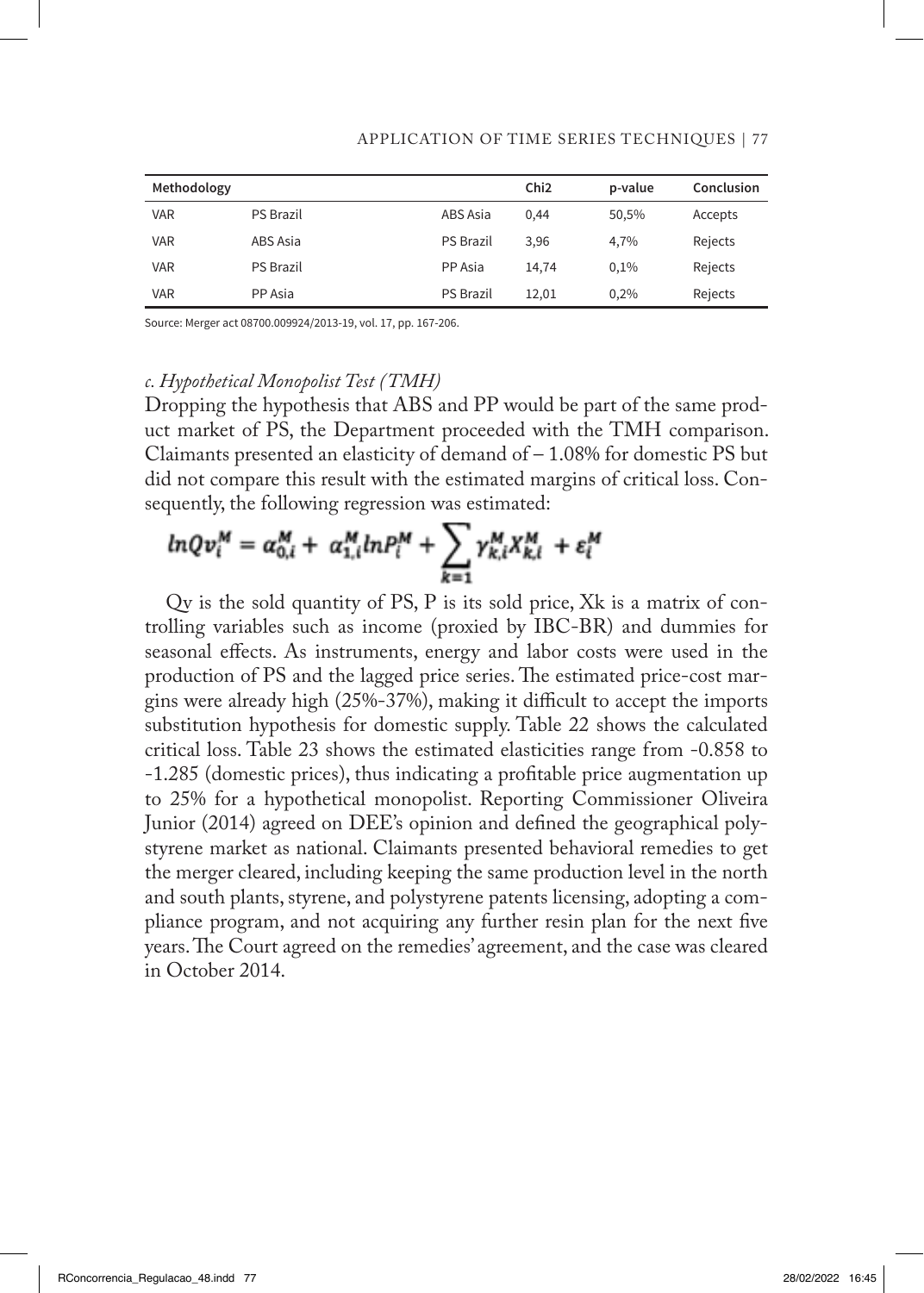### **Table 22. Critical loss**

|                  |    | $m = 25%$ |                   |      |        | $m = 37%$ |                   |      |
|------------------|----|-----------|-------------------|------|--------|-----------|-------------------|------|
| Linear           |    |           | <b>Isoelastic</b> |      | Linear |           | <b>Isoelastic</b> |      |
| <b>SSNIP</b>     | 5% | 10%       | 5%                | 10%  | 5%     | 10%       | 5%                | 10%  |
| Breakeven 3.3    |    | 2.83      | 3.69              | 3.49 | 2.34   | 2.10      | 2.56              | 2.46 |
| Profit Max. 2.83 |    | 2.21      | 3.46              | 3.11 | 2.1    | 1.73      | 2.47              | 2.31 |

Source: Merger act 08700.009924/2013-19, vol.21 pp. 153-170.

### **Table 23. Demand estimations**

|                     | 1                        | $\overline{2}$           | 3                        |
|---------------------|--------------------------|--------------------------|--------------------------|
| lnP                 | $-0.858***$              | $-1.285**$               | $-0.902***$              |
|                     | [0.282]                  | [0.562]                  | [0.259]                  |
| InP (imports)       |                          | $-0.196$                 | $-0.244**$               |
|                     |                          | [0.132]                  | [0.110]                  |
| IBC-Br              | $0.0276***$<br>[0.00588] | $0.0248***$<br>[0.00517] | $0.0240***$<br>[0.00479] |
| Dummies (year)      | <b>YES</b>               | <b>YES</b>               | <b>YES</b>               |
| Dummies (month)     | <b>YES</b>               | <b>YES</b>               | <b>YES</b>               |
| R <sub>2</sub>      | 0.82                     | 0.82                     | 0.84                     |
| Overidentification  |                          | 0.02                     | 0.00                     |
| <b>F</b> statistics |                          | 3.07                     | 40.36                    |
| Hansen (p-value)    |                          | 0.81                     | 0.16                     |

Source: Merger act 08700.009924/2013-19, vol.21 pp. 153-170.

### **4. FINAL REMARKS**

CADE's latest decisions regarding using time series methods in relevant market definition have gone in the direction placed by main references in the antitrust literature. Despite its importance, it is clear the need for a detailed assessment of the assumptions used in the models, so they are the most credible possible. Moreover, it is clear the supremacy of the results obtained by TMH in comparison with those from cointegration tests, for example. Often results from these methods assume determinants of the co-movement of prices as primarily from consumer behavior, ignoring other factors such as cost shocks.

This study, therefore, aimed to present the main time series techniques used in the definition of relevant markets. The idea was to present an overview and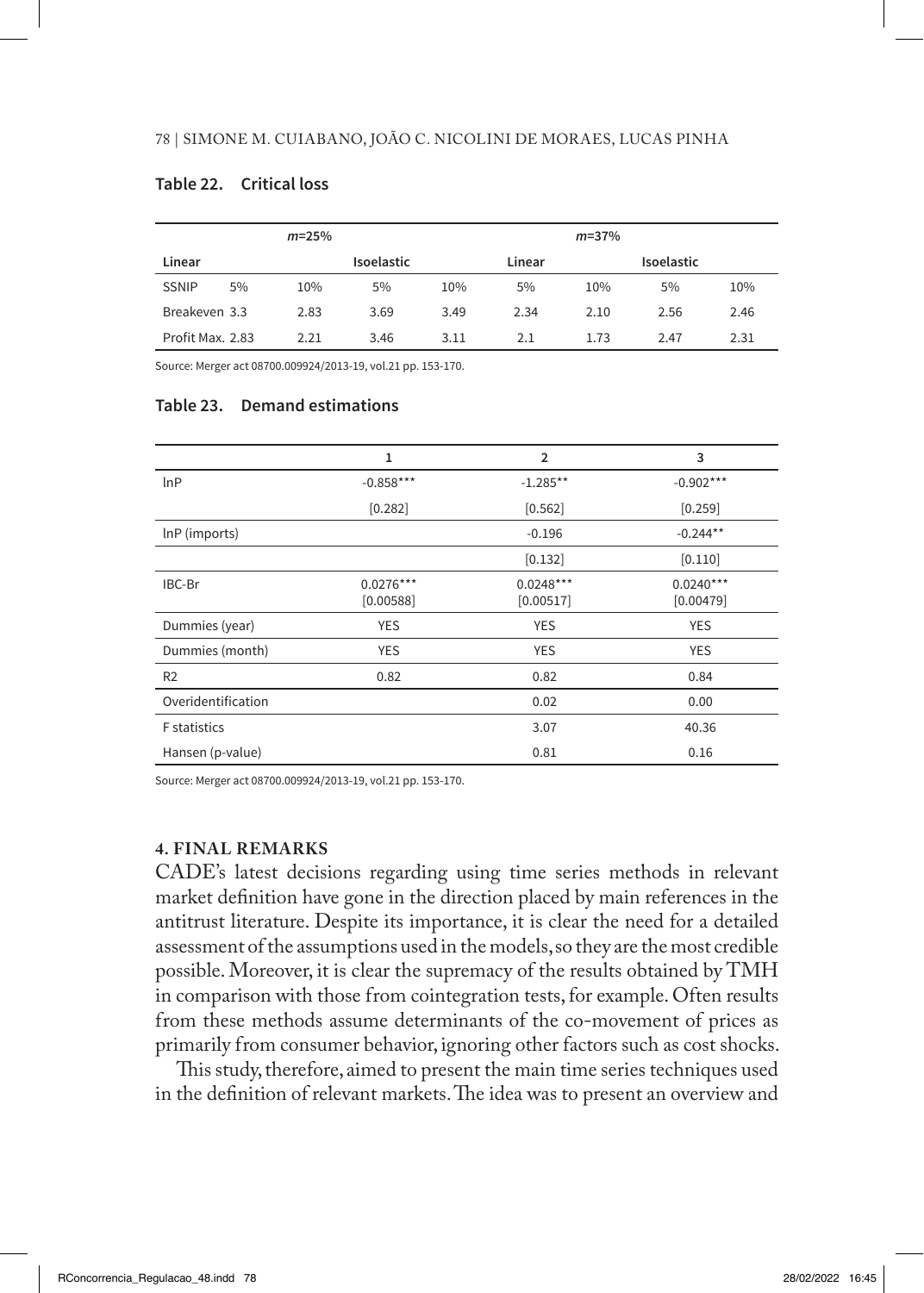key statistical data of different analyses used by the Brazilian Competition Authority in the last years. As stressed in this paper, time-series techniques are useful if used with caution because it is a relatively fast and simple analysis, most often relying only on price data. Thus, it can be considered "quick and dirty" (on the one hand, there is the advantage of speed, on the other, there is the disadvantage of lack of reliability and robustness). Ideally, these analyses complement other tests more appropriate for antitrust analysis, such as the hypothetical monopolist test.

#### **BIBLIOGRAPHY**

| Amelio, A; de La Mano, M. & Godinho, M. |                                                                              |
|-----------------------------------------|------------------------------------------------------------------------------|
| 2008                                    | "Ineos/Kerling Merger: An Example of Quantitative Analysis in Support        |
|                                         | of a Clearance Decision", in Competition Policy Newsletter, n.º 1, pp. 65-69 |
| BUENO, Rodrigo de Losso da Silveira     |                                                                              |
| 2008                                    | Econometria de séries temporais, São Paulo: Cengage Learning                 |
| CADE (Brazil)                           |                                                                              |
| 2010                                    | Delimitação de Mercado Relevante, Available at http://www.Cade.gov.br/       |
|                                         | acesso-a-informacao/publicacoes-institucionais/dee-publicacoes-anexos/       |
|                                         | delimitacao_de_mercado_relevante.pdf                                         |
| 2016                                    | Guia para Analise de Atos de Concentração Horizontal, Available at http://   |
|                                         | antigo.cade.gov.br/acesso-a-informacao/publicacoes-institucionais/           |
|                                         | guias_do_Cade/guia-para-analise-de-atos-de-concentracao-horizontal.          |
|                                         | pdf/@@download/file/Guia%20para%20An%C3%A1lise%20de%20                       |
|                                         | Atos%20de%20Concentra%C3%A7%C3%A3o%20Horizontal%20                           |
|                                         | julho-2016.pdf.                                                              |
| 2010                                    | Merger n.º 08012.001205/2010-65, Braskem-Quattor, Commissioner               |
|                                         | Carvalho Report                                                              |
| 2014a                                   | Merger n.º 08700.000436/2014-27, Braskem-Solvay, Commissioner                |
|                                         | Araujo Report                                                                |
| 2014b                                   | Merger n.º 08700.009924/2013-19, Videolar-Innova, Oliveira Júnior            |
|                                         | <b>Commissioner Report</b>                                                   |
| 2014c                                   | Nota Técnica n.º 07/2014/DEE                                                 |
| 2016a                                   | Nota Técnica n.º 17/2014/DEE                                                 |
| 2016 <sub>b</sub>                       | Nota Técnica n.º 18/2014/DEE                                                 |
| 2016c                                   | Nota Técnica n.º 24/2014/DEE                                                 |